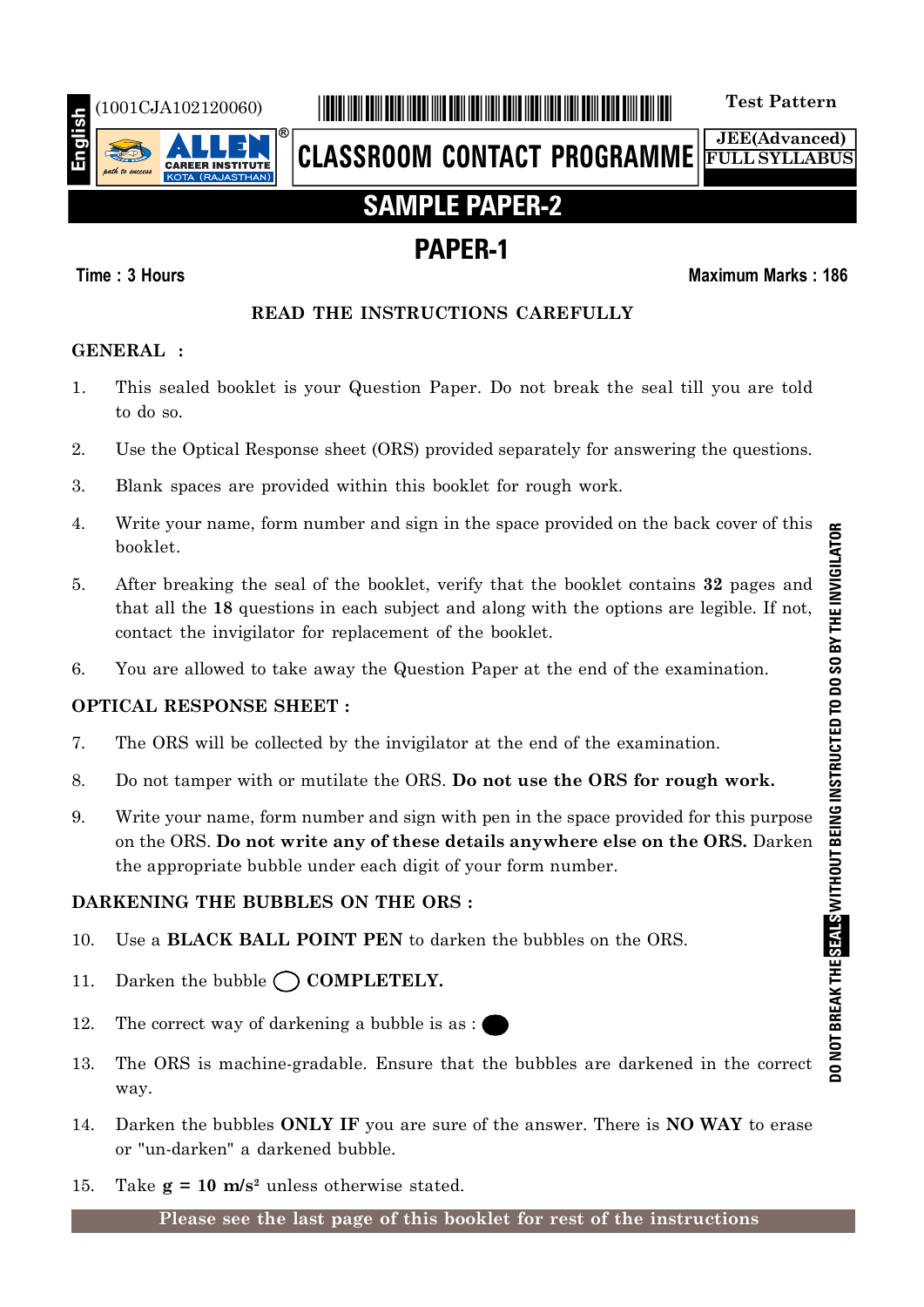ALLEN\_

| <b>SOME USEFUL CONSTANTS</b>     |                                                                                                               |                                                                       |  |  |
|----------------------------------|---------------------------------------------------------------------------------------------------------------|-----------------------------------------------------------------------|--|--|
|                                  | $H = 1$ , $B = 5$ , $C = 6$ , $N = 7$ , $O = 8$ , $F = 9$ , $Al = 13$ , $P = 15$ , $S = 16$ ,<br>Atomic No. : |                                                                       |  |  |
|                                  | $Cl = 17$ , $Br = 35$ , $Xe = 54$ , $Ce = 58$                                                                 |                                                                       |  |  |
| Atomic masses :                  | $H = 1$ , $Li = 7$ , $B = 11$ , $C = 12$ , $N = 14$ , $O = 16$ , $F = 19$ , $Na = 23$ , $Mg = 24$ ,           |                                                                       |  |  |
|                                  |                                                                                                               | Al = 27, P = 31, S = 32, Cl = 35.5, Ca=40, Fe = 56, Br = 80, I = 127, |  |  |
| $Xe = 131$ , Ba=137, Ce = 140,   |                                                                                                               |                                                                       |  |  |
| Boltzmann constant               |                                                                                                               | $k = 1.38 \times 10^{-23} \text{ J} \text{K}^{-1}$                    |  |  |
| Coulomb's law constant           |                                                                                                               | $\frac{1}{4\pi\epsilon_0}$ = 9 × 10 <sup>9</sup>                      |  |  |
| Universal gravitational constant |                                                                                                               | $G = 6.67259 \times 10^{-11} \text{ N} - \text{m}^2 \text{ kg}^{-2}$  |  |  |
| Speed of light in vacuum         |                                                                                                               | $c = 3 \times 10^8 \text{ ms}^{-1}$                                   |  |  |
| Stefan-Boltzmann constant        |                                                                                                               | $\sigma = 5.67 \times 10^{-8}$ Wm <sup>-2</sup> -K <sup>-4</sup>      |  |  |
| Wien's displacement law constant |                                                                                                               | $b = 2.89 \times 10^{-3} \text{ m-K}$                                 |  |  |
| Permeability of vacuum           |                                                                                                               | $\mu_0 = 4\pi \times 10^{-7} \text{ NA}^{-2}$                         |  |  |
| Permittivity of vacuum           |                                                                                                               | $\epsilon_0 = \frac{1}{\mu_0 c^2}$                                    |  |  |
| <b>Planck constant</b>           |                                                                                                               | $h = 6.63 \times 10^{-34}$ J-s                                        |  |  |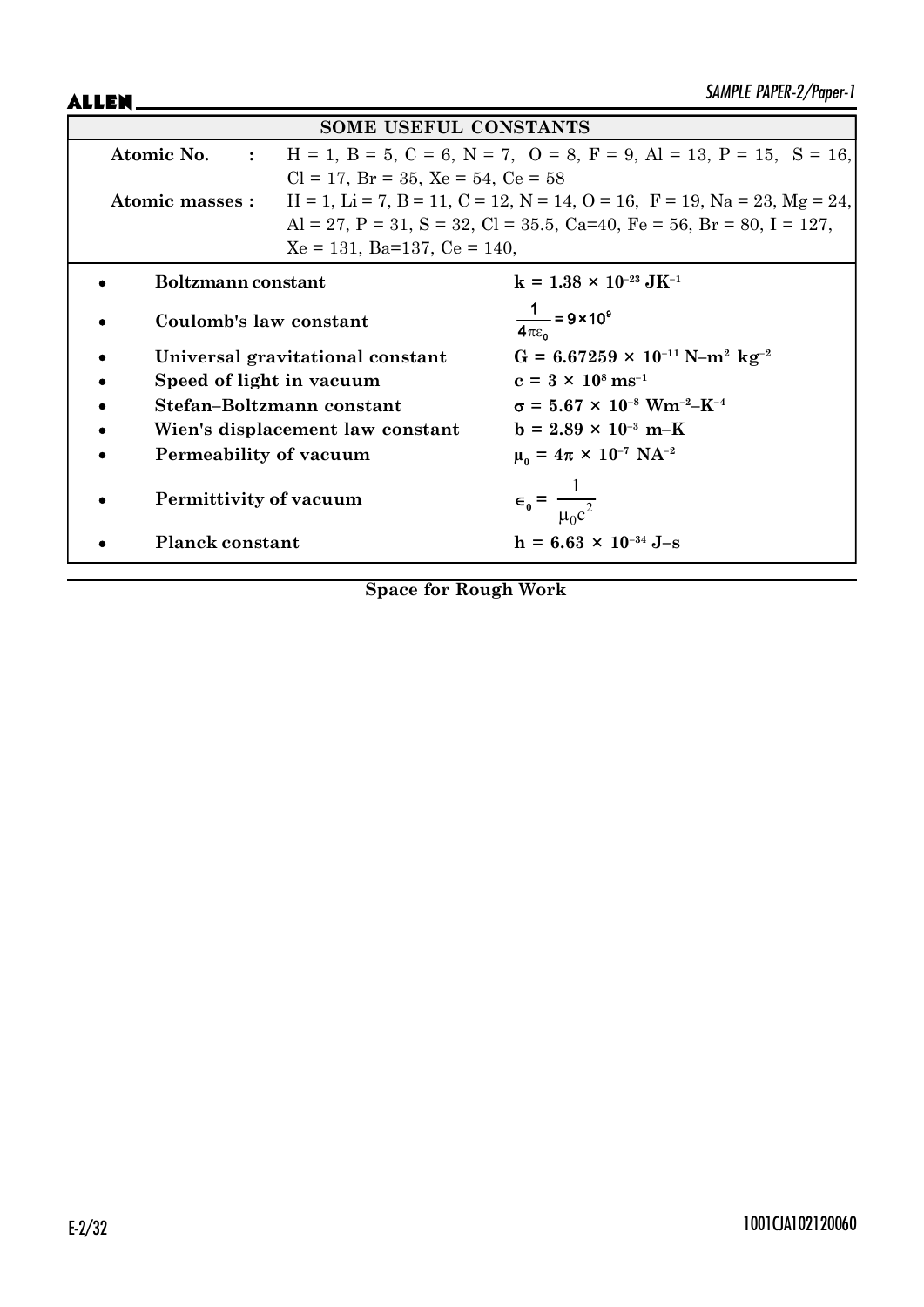# $\mathsf{ALLEN}$   $\blacksquare$ **BEWARE OF NEGATIVE MARKING HAVE CONTROL** o **HAVE PATIENCE** o **HAVE CONFIDENCE 100% SUCCESS**

### **PART-1 : PHYSICS**

### **SECTION–I(i) : (Maximum Marks : 12)**

- This section contains **FOUR** questions.
- Each question has **FOUR** options (A), (B), (C) and (D). **ONLY ONE** of these four options is correct.
- For each question, darken the bubble corresponding to the correct option in the ORS.
- For each question, marks will be awarded in <u>one of the following categories</u> :

*Full Marks* : +3 If only the bubble corresponding to the correct option is darkened. *Zero Marks* : 0 If none of the bubbles is darkened.

*Negative Marks* : –1 In all other cases

**1.** There is a system of 4 infinite length uniformly charged wire passing through corners of a rectangle ABCD and perpendicular to the plane of rectangle as shown in figure. Charge density of wires passing through A, D is  $\lambda$  and B & C is 2 $\lambda$ .  $\mathrm{P_{_1},\,P_{_2},\,P_{_3}}$  and  $\mathrm{P_{_4}}$  are points on the perpendicular bisector of AD and BC.



- (A) Potential energy of system is increasing continuously if a charge particle 'q' is moved from  $P_1$  to O along perpendicular bisectors.
- (B) Potential energy of system  $1<sup>st</sup>$  increase then decrease if a charge particle 'q' is moved from  $\overline{O}$  to  $P_3$
- (C) Potential energy of system decrease continuously if a charge particle  $q'$  is moved from  $P_2$  to O.
- (D) Potential energy of system  $1<sup>st</sup>$  increase and then decrease if particle is moved from  $P_2$  to O along perpendicular bisector line.

**Space for Rough Work**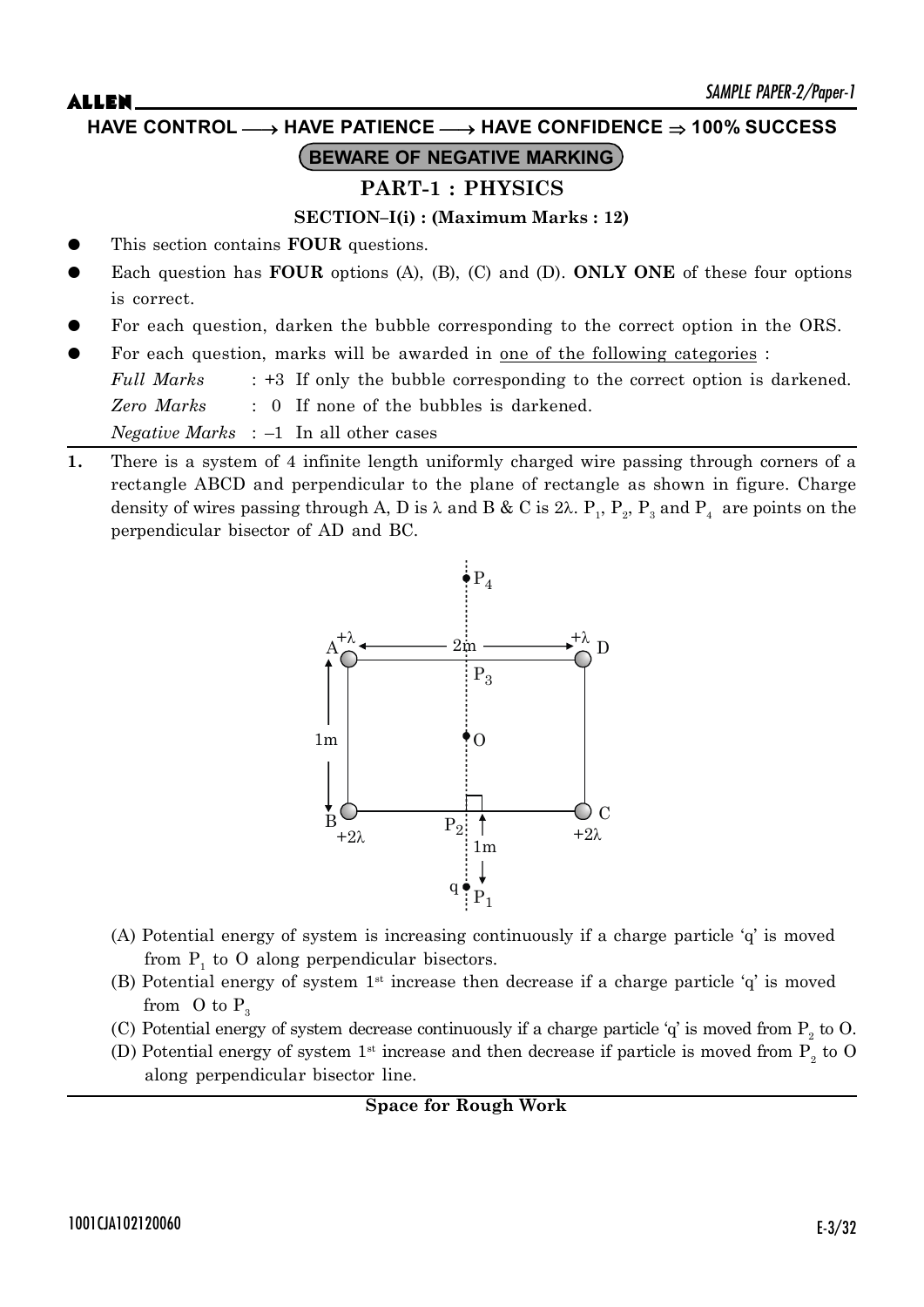**2.** A light disc made of aluminium (a nonmagnetic material) is kept horizontally and is free to rotate about its axis as shown in the figure. A point charge particle is revolving about the axis of disc, then the disc will



- (A) Rotate in the direction opposite to the direction of charge's motion.
- (B) Rotate in same direction as the direction of charge's motion.
- (C) Not rotate but temperature will increase.
- (D) Not rotate but its temperature will remain unchanged
- **3.** An object is placed at distance 12 cm from top face of glass slab  $(\mu = \sqrt{2})$ . If the object is viewed from the position of observer as shown, then the apparent distance from the top surface of glass slab will be :

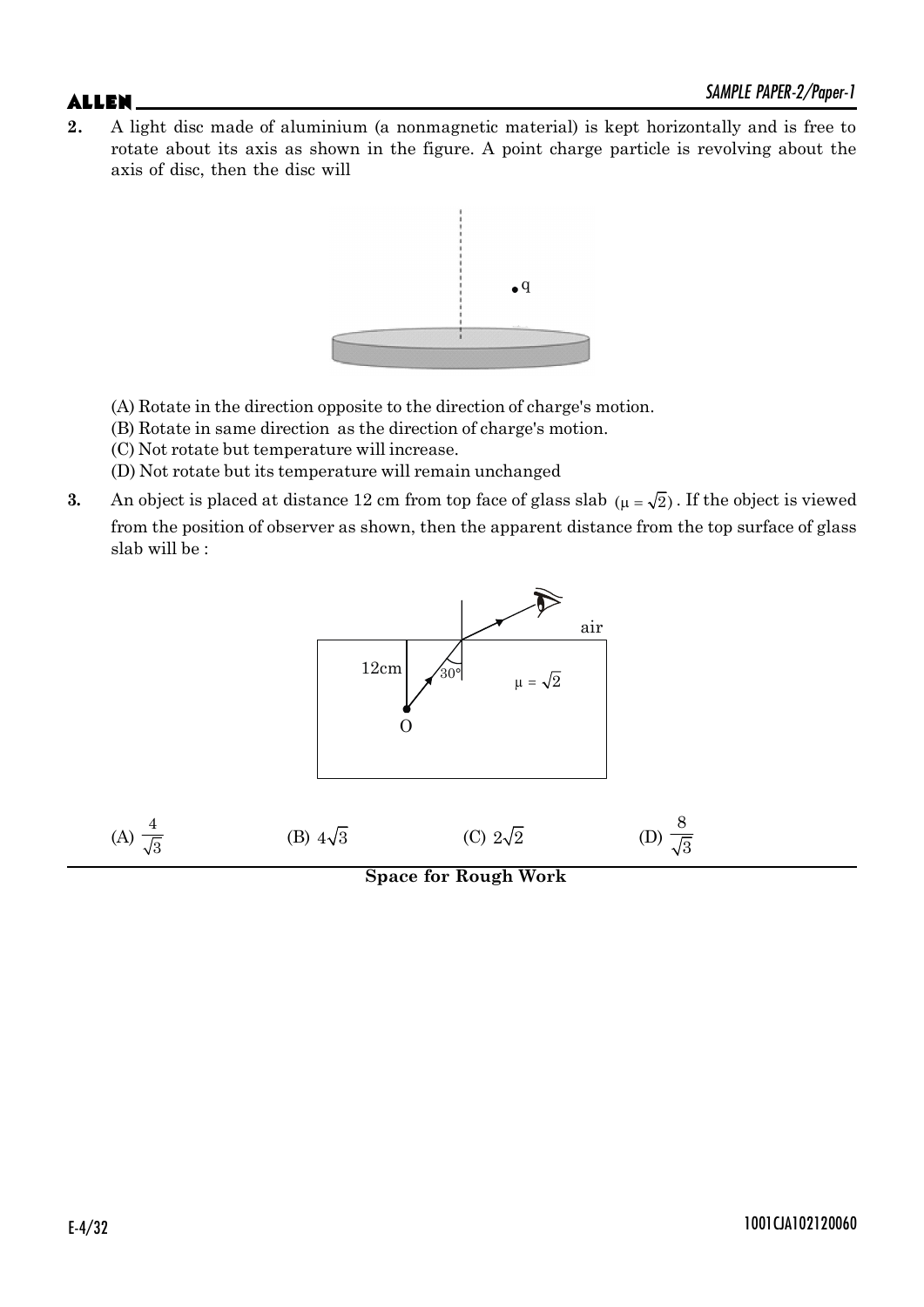$\mathsf{ALLEN}$   $\blacksquare$ **4.** Smooth wire shaped as circular arc AC and CB are of same radius but centre of curvature are on opposite sides as shown. A small bead is projected horizontally from A with speed such that normal force become zero at point C. Speed of the particle when it reach to B will be [Take  $\theta = \cos^{-1} (5/6)$ ]:



**Space for Rough Work**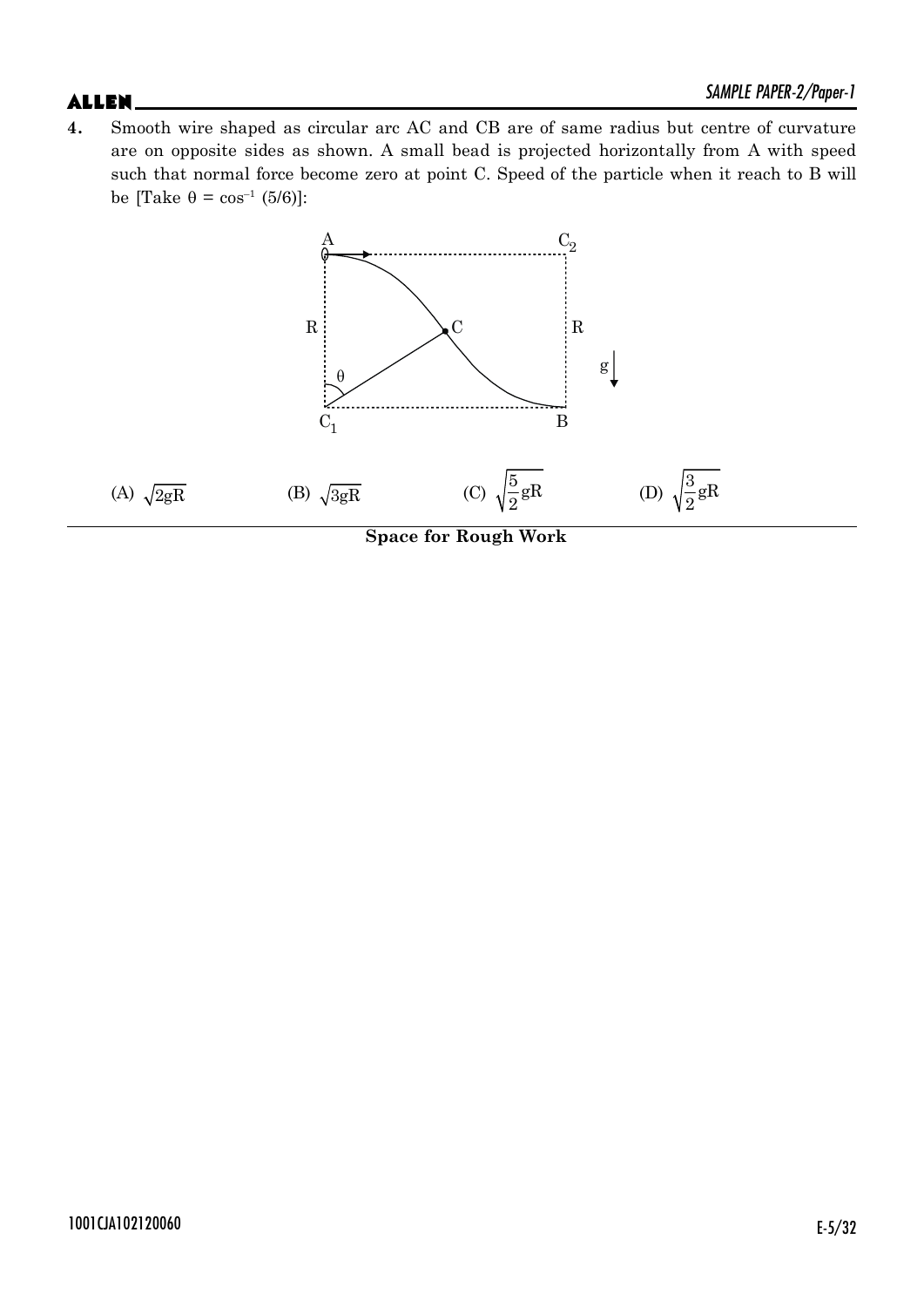### **SECTION-I(ii) : (Maximum Marks: 32)**

- This section contains **EIGHT** questions.
- Each question has **FOUR** options for correct answer(s). ONE OR MORE THAN ONE of these four option(s) is (are) correct option(s).
- For each question, choose the correct option(s) to answer the question.
- Answer to each question will be evaluated according to the following marking scheme: *Full Marks* : +4 If only (all) the correct option(s) is (are) chosen.
	- *Partial Marks* : +3 If all the four options are correct but ONLY three options are chosen.
	- *Partial Marks* : +2 If three or more options are correct but ONLY two options are chosen, both of which are correct options.
	- *Partial Marks* : +1 If two or more options are correct but ONLY one option is chosen and it is a correct option.

*Zero Marks* : 0 If none of the options is chosen (i.e. the question is unanswered). *Negative Marks* : –1 In all other cases.

- For Example : If first, third and fourth are the ONLY three correct options for a question with second option being an incorrect option; selecting only all the three correct options will result in +4 marks. Selecting only two of the three correct options (e.g. the first and fourth options), without selecting any incorrect option (second option in this case), will result in  $+2$  marks. Selecting only one of the three correct options (either first or third or fourth option), without selecting any incorrect option (second option in this case), will result in  $+1$  marks. Selecting any incorrect option(s) (second option in this case), with or without selection of any correct option(s) will result in –1 marks.
- **5.** A boat start from point 'P' from one bank of river with a sound siren of frequency f move in the river in such a way that it crosses the river in minimum time. A detector is fixed at some height from the ground on the other bank just opposite to point P. If velocity of river flow is V, velocity of boat is 2V w.r.t. water flow and velocity of sound in air  $= V_0$ . Consider only sound pulse reach to detector only through air. Then [width of river = d and  $V \ll V_0$ ]

(A) Maximum frequency observed by detector = 
$$
\left[\frac{V_0}{V_0 - 2V}\right] f
$$
  
\n(B) Maximum frequency observed by detector = 
$$
\left[\frac{V_0}{V_0 - \sqrt{3}V}\right] f
$$
  
\n(C) Detection will observed frequency f when boat cross half of river.  
\n(D) Minimum frequency observed by detector = 
$$
\left[\frac{V_0}{V_0 + 3V}\right] f
$$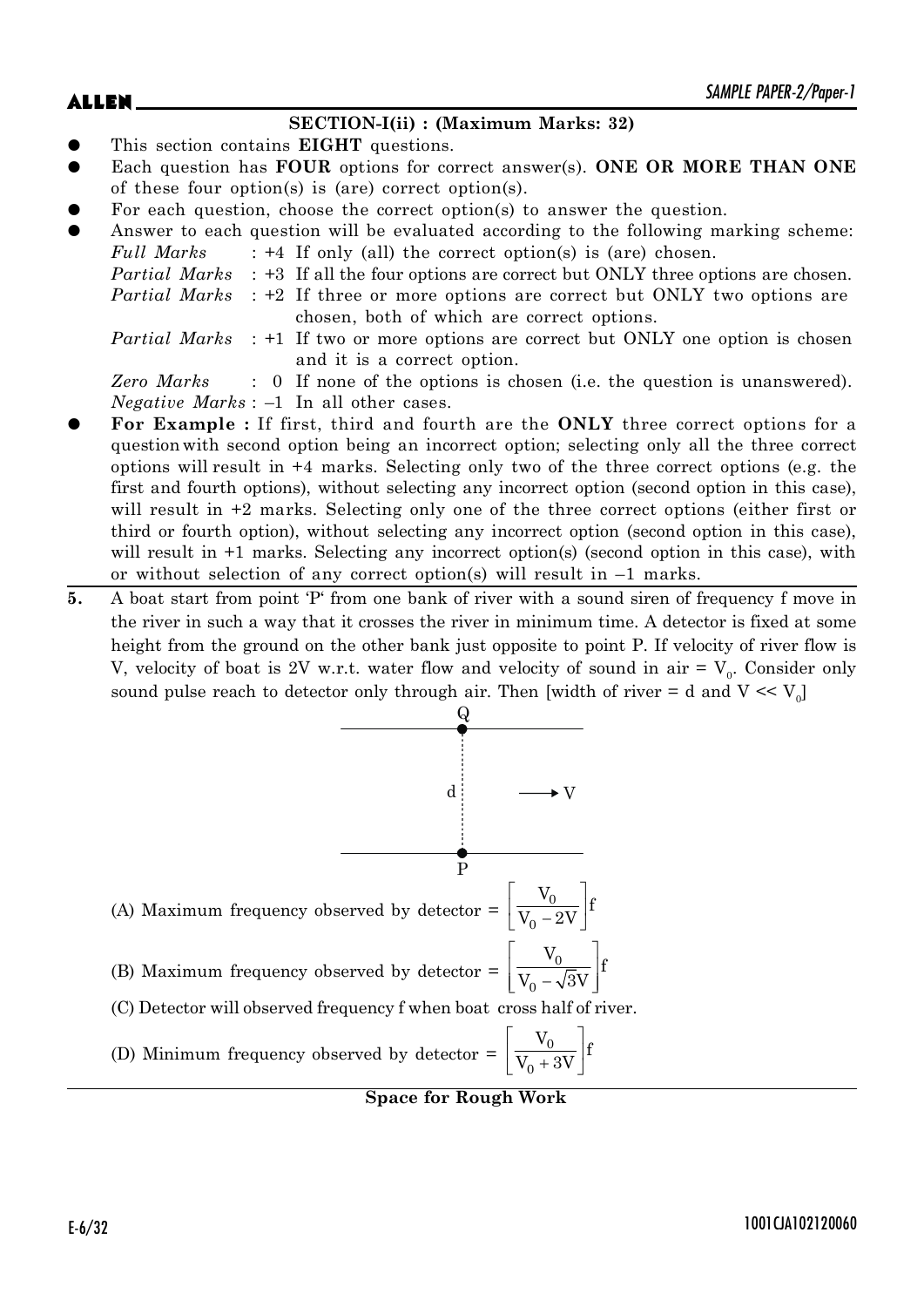$\mathsf{ALLEN}$   $\blacksquare$ **6.** One end of a spring of negligible unstretched length and spring constant k is fixed at the origin (0,0). A point particles of mass m carrying a positive charge q is attached at its other end. The entire system is kept on a smooth horizontal surface. When some positive point charge 'q' is fixed at the origin, the spring get stretched to a length  $\ell$  and attains a new equilibrium position and at rest. If the spring is elongated slightly from equilibrium and released, it is found that

$$
(0,0) \begin{pmatrix} 0 & 0 & 0 \\ 0 & 0 & 0 \\ \hline 0 & 0 & 0 \\ 0 & 0 & 0 \end{pmatrix} \xrightarrow{\mathcal{C}} \mathbb{R} \xrightarrow{\mathcal{C}} \mathbb{R} \xrightarrow{\mathcal{C}}
$$

(A) Particle oscillate with time period  $T = 2\pi \sqrt{\frac{m}{2}}$ 3k  $=2\pi$ 

- (B) Particle oscillate with time period  $T = \pi \sqrt{\frac{m}{\epsilon}}$ 3k  $=$   $\pi$
- (C) When particle move from mean position to extreme position then modulus of change in potential energy of spring is equal to modulus of change in electrostatic potential energy (for very small amplitude)
- (D) When particle move from mean position to extreme position then modulus of change in potential energy of spring is half modulus of change in electrostatic potential energy (for very small amplitude)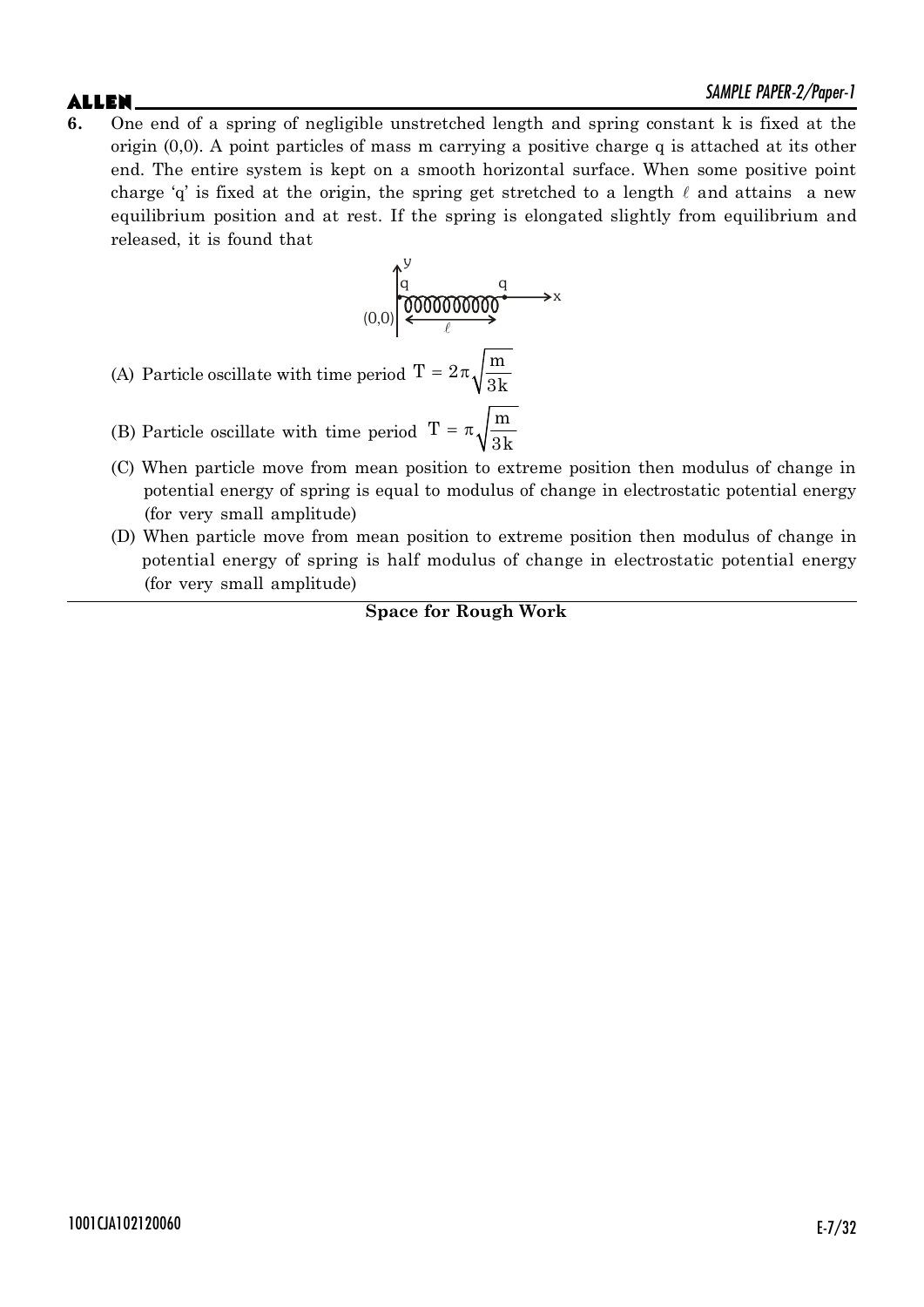**7.** A uniform solid cone (height h, semi-vertex angle  $\alpha$ ) is inclined against a vertical axis as shown in the figure. The cone rotates about its own axis as well as rotates about the vertical axis with angular speeds marked in the diagram. If the cone does not slip at point B, then



**8.** A copper wire of density  $\rho$  with cross-sectional area S bent to make three sides of a square can turn about a horizontal axis OO'. The wire is located in uniform vertical magnetic field. If on passing a current I through the wire the latter deflects by an angle  $\theta$  and remain in equilibrium. Then



 $(A)$  Magnetic field  $B =$  $\frac{2\rho Sg}{I}$ tan I  $\frac{\rho S g}{I} \tan \theta$ 

(B) Magnetic field  $B = \frac{2\rho Sg}{I} \sin \theta$ I  $\frac{\rho S g}{I} \sin \theta$ 

- (C) Net magnetic force on the copper wire is along horizontal.
- (D) Net magnetic force on the copper wire is zero.

**Space for Rough Work**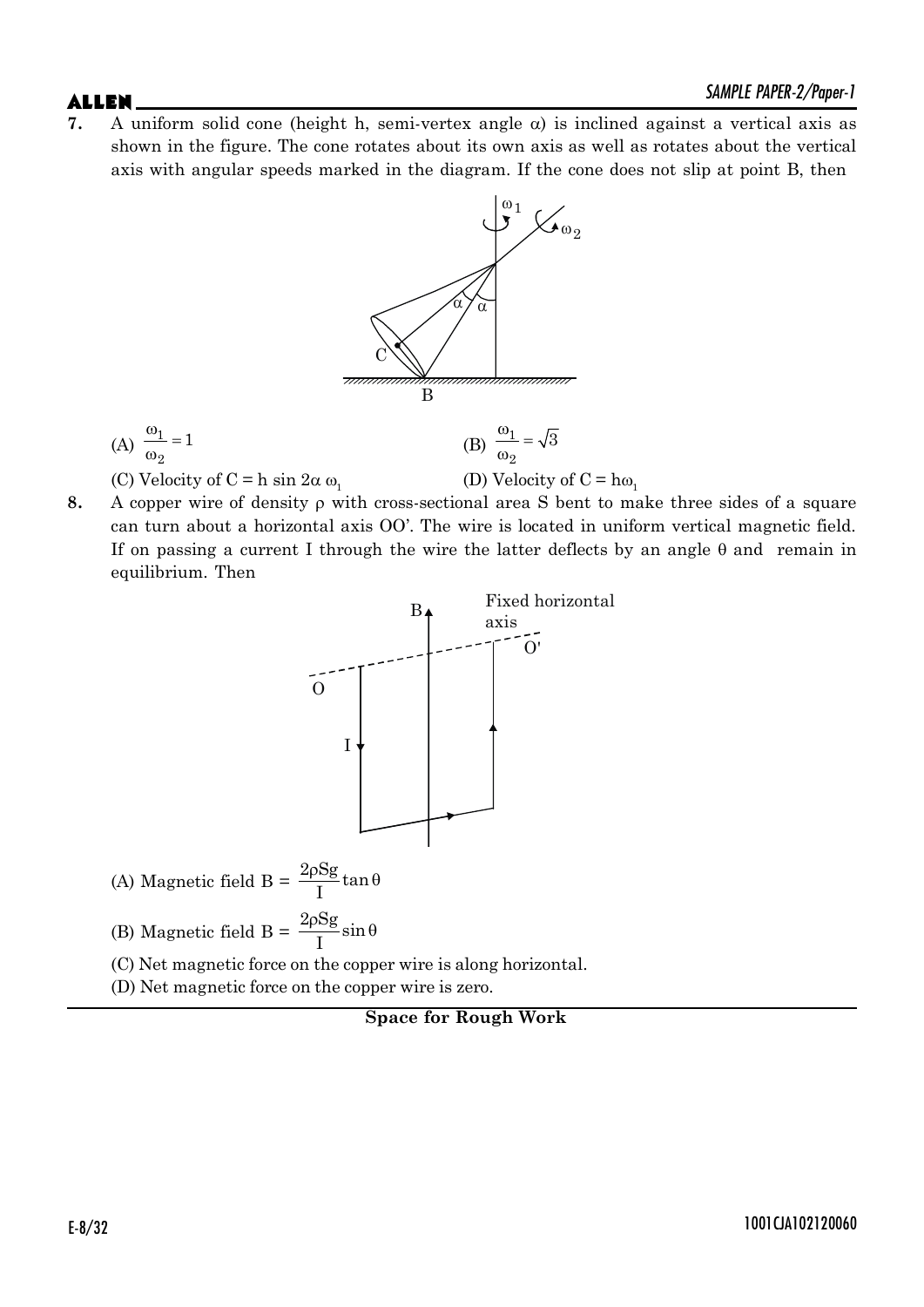**9.** Displacement (y) of air column of position x from its mean position at any instant is given by graph shown in the figure. We can conclude from graph that



- (A) Average density in pipe is equal to density at point A at given instant
- (B) Average density in pipe is equal to density at point C at given instant
- (C) Density of air is maximum at B
- (D) Density of air is minimum at D
- **10.** A proton collides with a stationary deuteron and a 3He nucleus is formed. For this reaction to take place, the proton must have minimum kinetic energy 1.4 MeV. If instead, a deuteron collides with a stationary proton to make a 3He nucleus. Then
	- (A) minimum kinetic energy deuteron must possess = 2.8 MeV
	- (B) minimum kinetic energy deuteron must possess = 0.7 MeV
	- (C) Energy needed for the reaction is approx 0.93 MeV
	- (D) Energy needed for the reaction is approx 2.8 MeV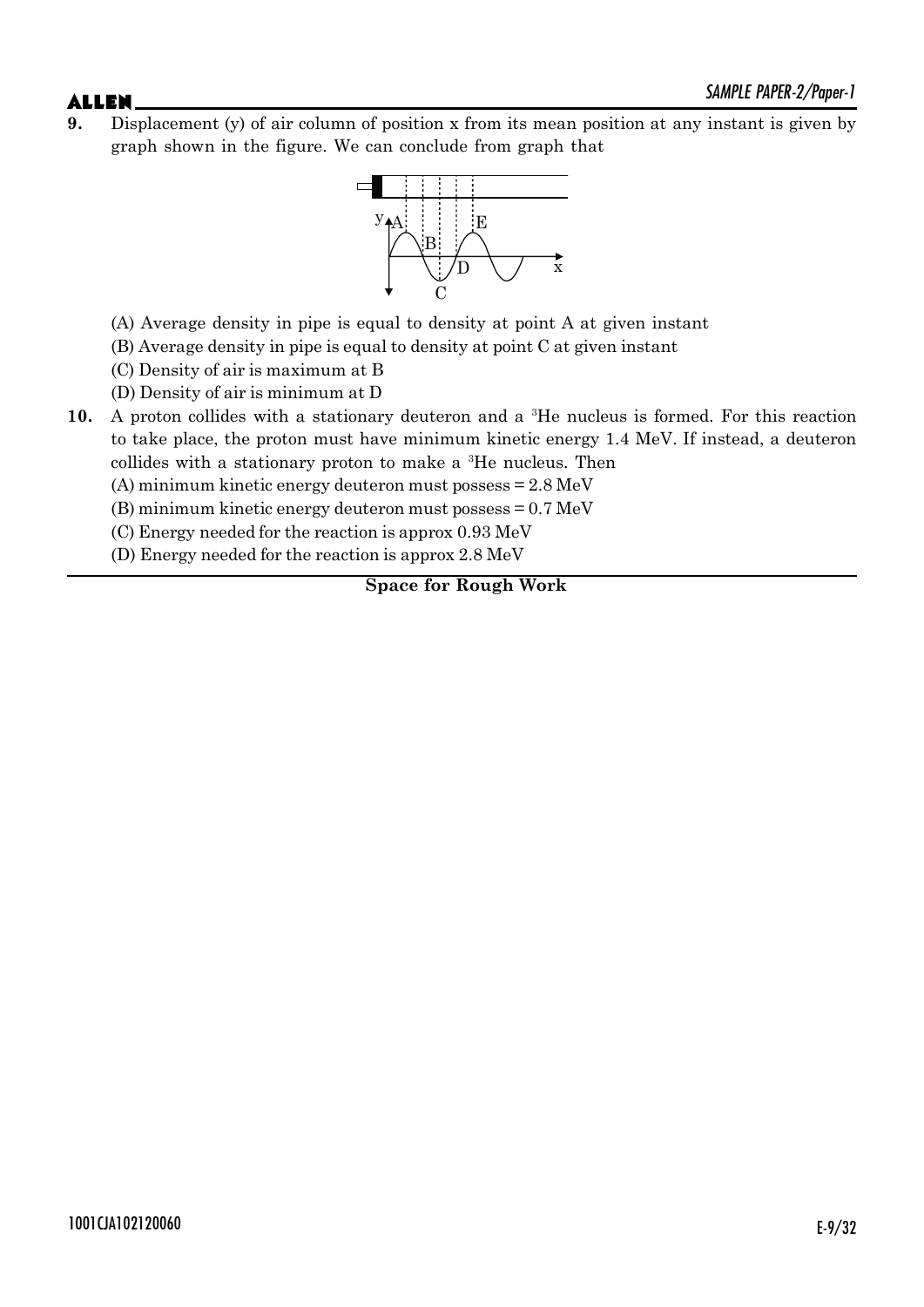**11.** Two large circular disc separated by a distance of 0.01 m are connected to a battery via switch as shown in the figure. Charged oil drops of density 900 kg/m<sup>3</sup> are released through a tiny hole at the centre of the top disc. Once some oil drops achieve terminal velocity, the switch is closed to apply a voltage of 200 V across the disc and also an external electric field  $E = 4 \times 10^4$  along vertically downwards is applied. As a result, an oil drop of radius  $8 \times 10^{-7}$  m stops moving vertically and floats between the discs. (Neglect the buoyancy force, take acceleration due to gravity = 10 m/s<sup>2</sup> and e =  $1.6 \times 10^{-19}$  C]



- (A) The number of electrons present in this oil drop is 6.
- (B) The number of electrons present in this oil drop is 18.
- (C) Net electric field between disc is  $2 \times 10^4$  V/m
- (D) Net electric field between disc is  $6 \times 10^4$  V/m
- **12.** In the balanced condition, the values of the resistances of the four arms of a wheatstone bridge are shown in figure below. The resistance  $\mathrm{R}_{3}$  has temperature coefficient  $\alpha = \mathrm{KT}$  °C<sup>-1</sup> where K = 0.0008 and T is in °C. If the temperature of only  $R_3$  is increased by 10°C, then [Take initial temperature 0°C; Resistance of voltmeter V is very large ]



- (A) the voltage developed between C and D will be approx 0.27 volt at  $T = 10^{\circ}C$
- (B) the voltage developed between C and D will be approx 0.47 volt at  $T = 10^{\circ}C$
- (C) the voltage developed between C and D will be 0 volt at  $T = 0^{\circ}C$
- (D) the voltage developed between C and D will be 0.5 volt at  $T = 0^{\circ}C$

**Space for Rough Work**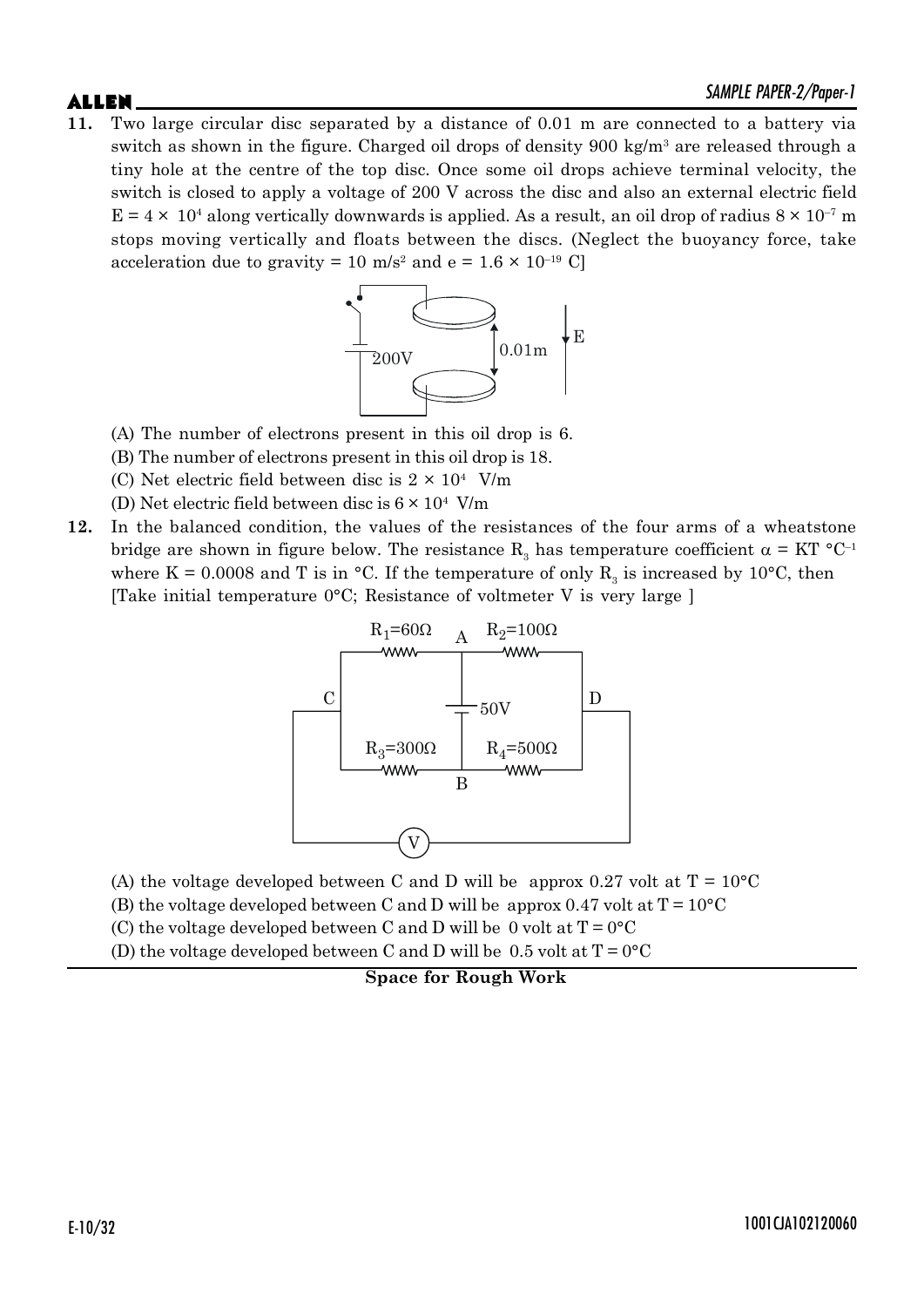## **SECTION-II : (Maximum Marks: 18)**

- This section contains **SIX** questions.
- The answer to each question is a **NUMERICAL VALUE**.
- For each question, enter the correct numerical value (in decimal notation, truncated/roundedoff to the **second decimal place**; e.g. 6.25, 7.00, –0.33, –.30, 30.27, –127.30, if answer is 11.36777..... then both 11.36 and 11.37 will be correct) by darken the corresponding bubbles in the ORS.

For Example : If answer is  $-77.25$ , 5.2 then fill the bubbles as follows.



- Answer to each question will be evaluated according to the following marking scheme: *Full Marks* : +3 If ONLY the correct numerical value is entered as answer. *Zero Marks* : 0 In all other cases.
- **1.** An initially uncharged capacitor and inductor are connected to battery at  $t = 0$ . Find the maximum energy stored in the inductor in Joule ? [Take  $C = 1F$ ,  $L = 1H$  and  $E = 5V$ ]



**Space for Rough Work**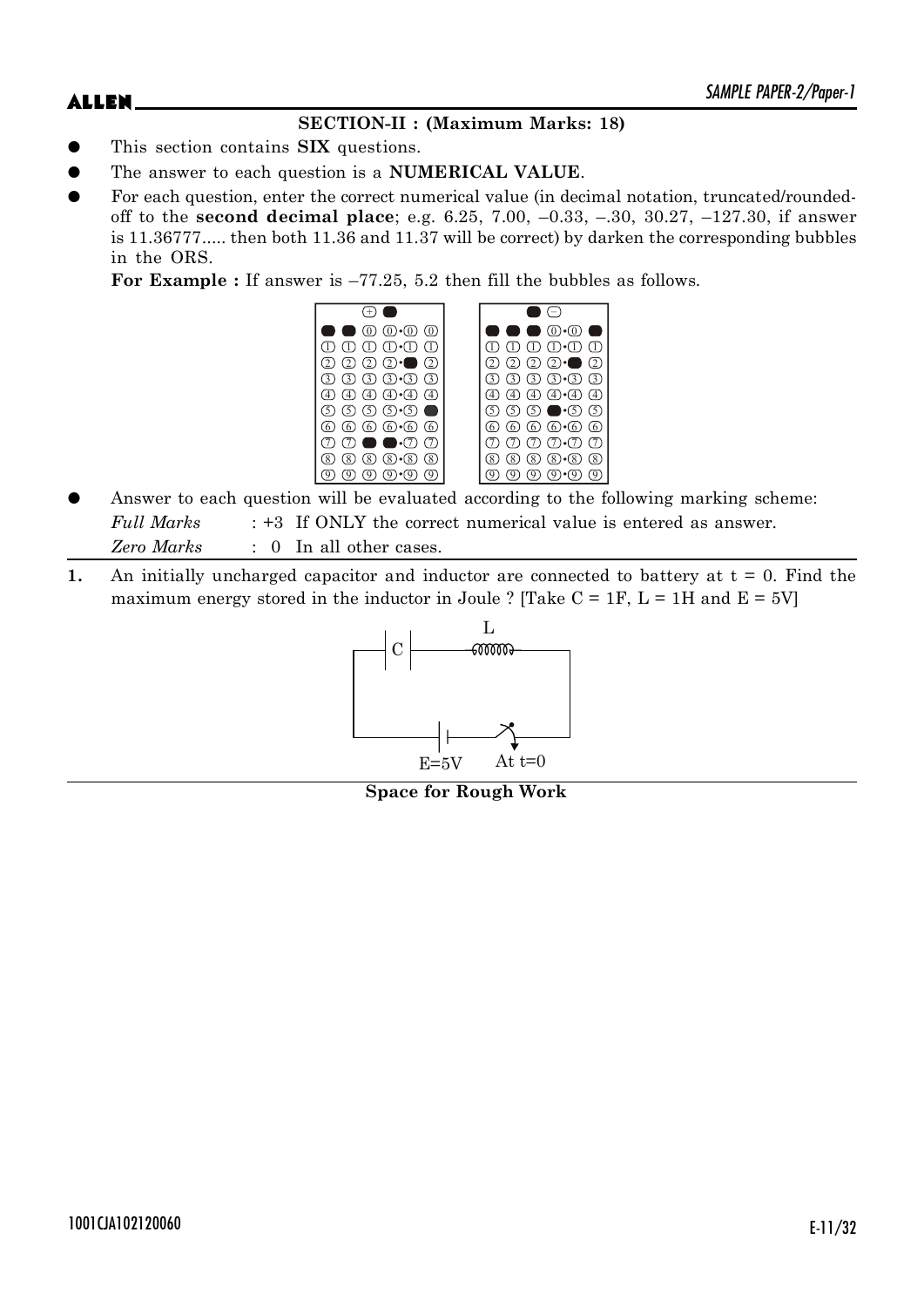**2.** A cylindrical pipe (no base) of radius R and mass M is placed vertically on a horizontal floor.

Two Identical spheres each of radius 3R  $\frac{4}{4}$  and mass m are inserted in the cylinder as shown in the figure. At what minimum value of m/M will the arrangement topple? There is no friction between the spheres and inner wall of the cylinder.



**3.** Two elastic balls of masses  $m_1$  and  $m_2$  are placed on top of each other (with a small gap between them) and then dropped onto the ground. What is the ratio  $m_2/m_1$ , for which the upper ball ultimately receives the largest possible fraction of the total energy ?



**Space for Rough Work**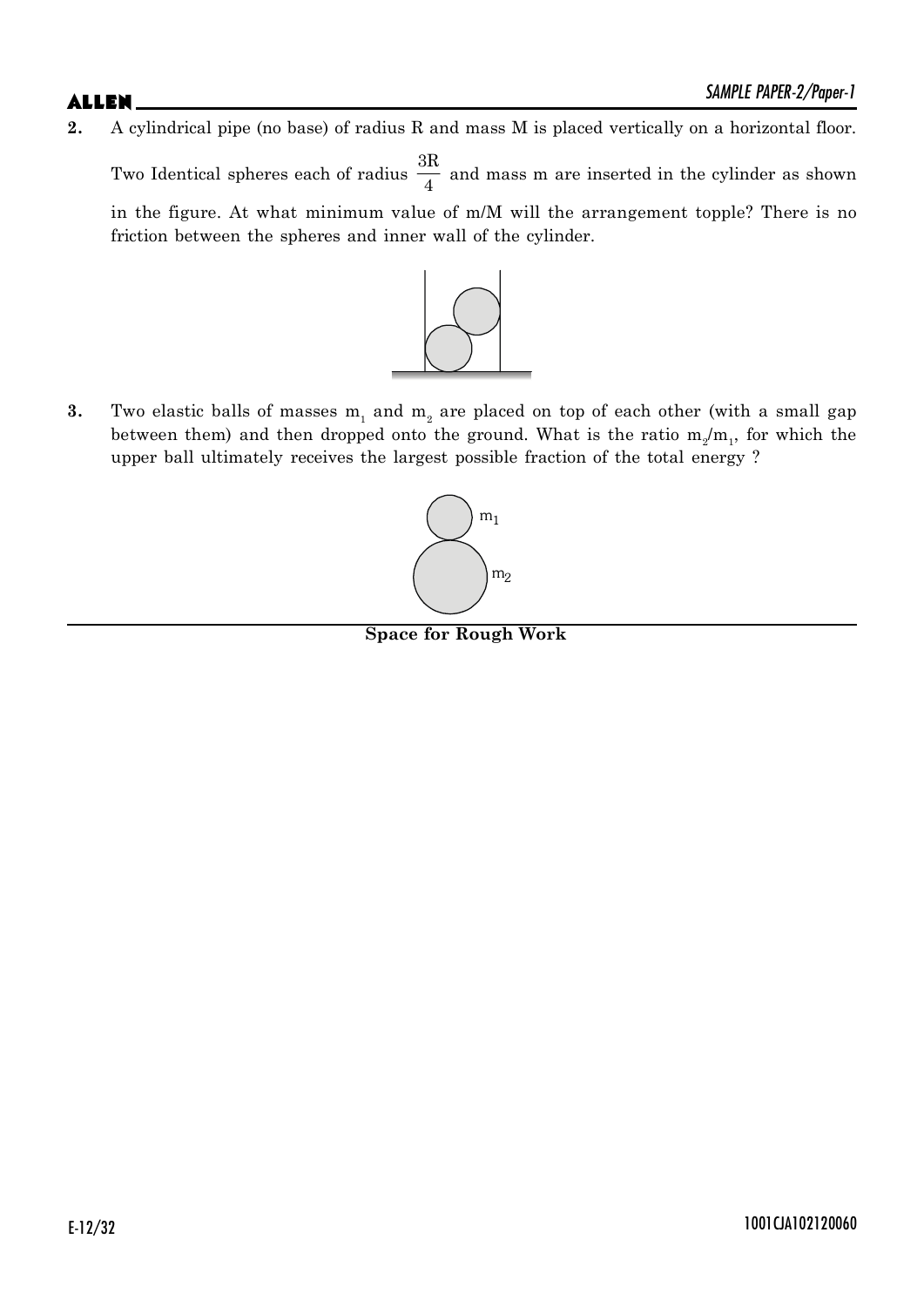**4.** Consider a quarter circular conducting ring of large radius r with its centre at the origin,

where a small magnetic dipole of dipole moment  $\rightarrow$ m is placed as shown in the figure. If the ring rotates at a constant angular velocity  $\omega$  about the y-axis, and electromotive force induced

between its ends is  $p\frac{\mu_0 m}{m}$ r  $\mu_0$ m $\omega$  $\frac{1}{\pi r}$ . Find p.

[**Note :** Write magnetic field due to small magnetic dipole in the same way as due to electric dipole]



**5.** Wedge A with block B of mass m placed on it get a horizontal acceleration 'a' directed to the left at shown in figure. Friction coefficient between block and inclined surface 1  $\mu = \frac{1}{2\sqrt{3}}$ . Find the minimum value of the acceleration (in  $m/s^2$ ) so that the block will be remain stationary w.r.t. wedge (Take :  $g = 10$  m/s<sup>2</sup>)



**Space for Rough Work**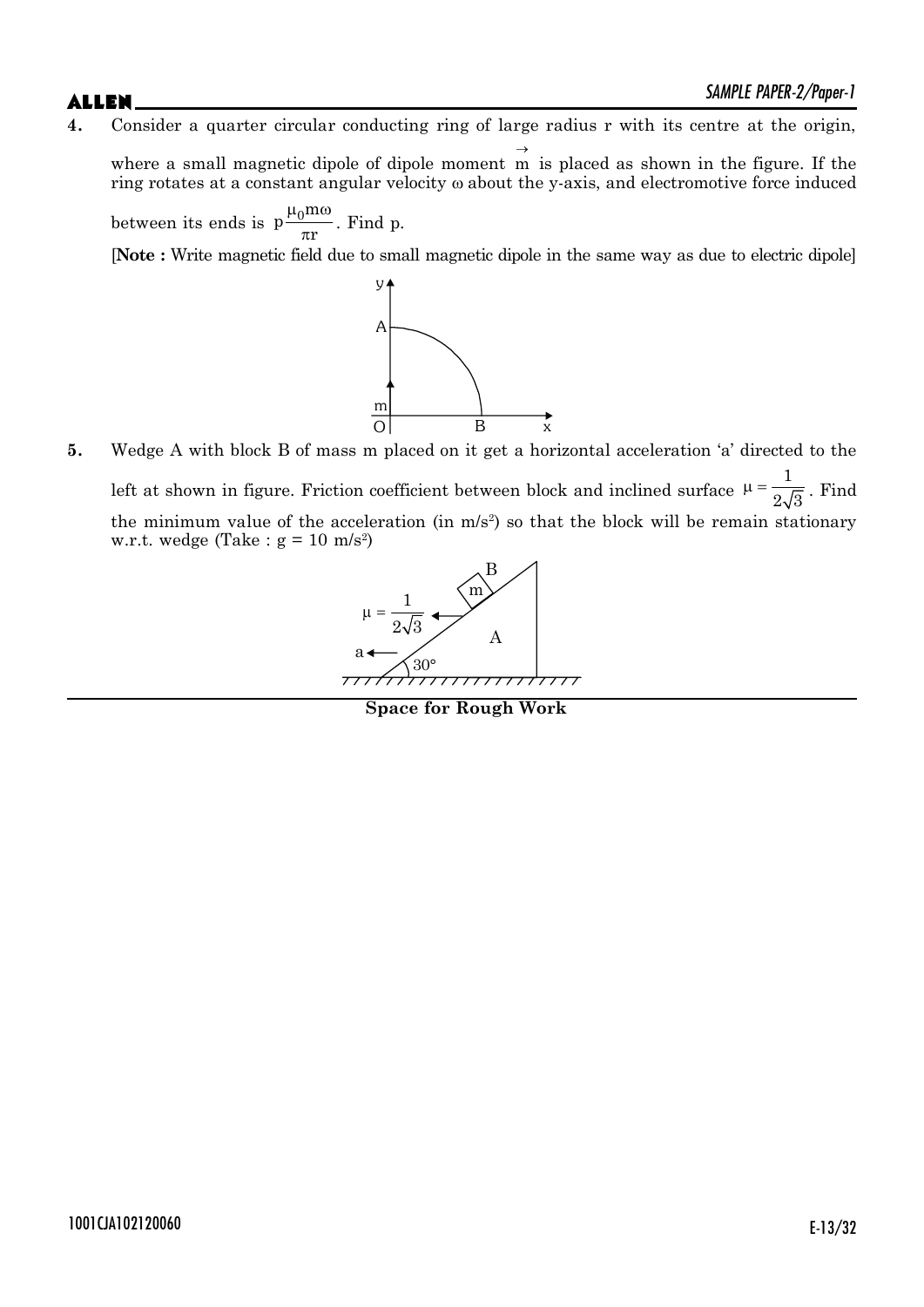# $ALLEN$   $\sum_{M|N|L}$   $PAPEN-Z/Topel-1$

**6.** A small bead can slide without friction on a wooden rod of length  $\ell = 10.0$  m. Initially the rod and the bead both are held motionless with the rod aligned radially with the earth. The left end of the rod is at a distance  $r_0 = 4 \times 10^8$  m from the earth centre and the bead is at a distance  $x_0 = 2.0$  cm away from the left end. Both the bodies are released simultaneously. Considering gravitational interaction only with the earth, if time after the release, the bead will separate from the rod is  $P \times 10^4$  sec. Find P. Radius of the earth is  $R = 6400$  km and acceleration due to gravity on the earth is  $g = 10$  m/s<sup>2</sup>.



**Space for Rough Work**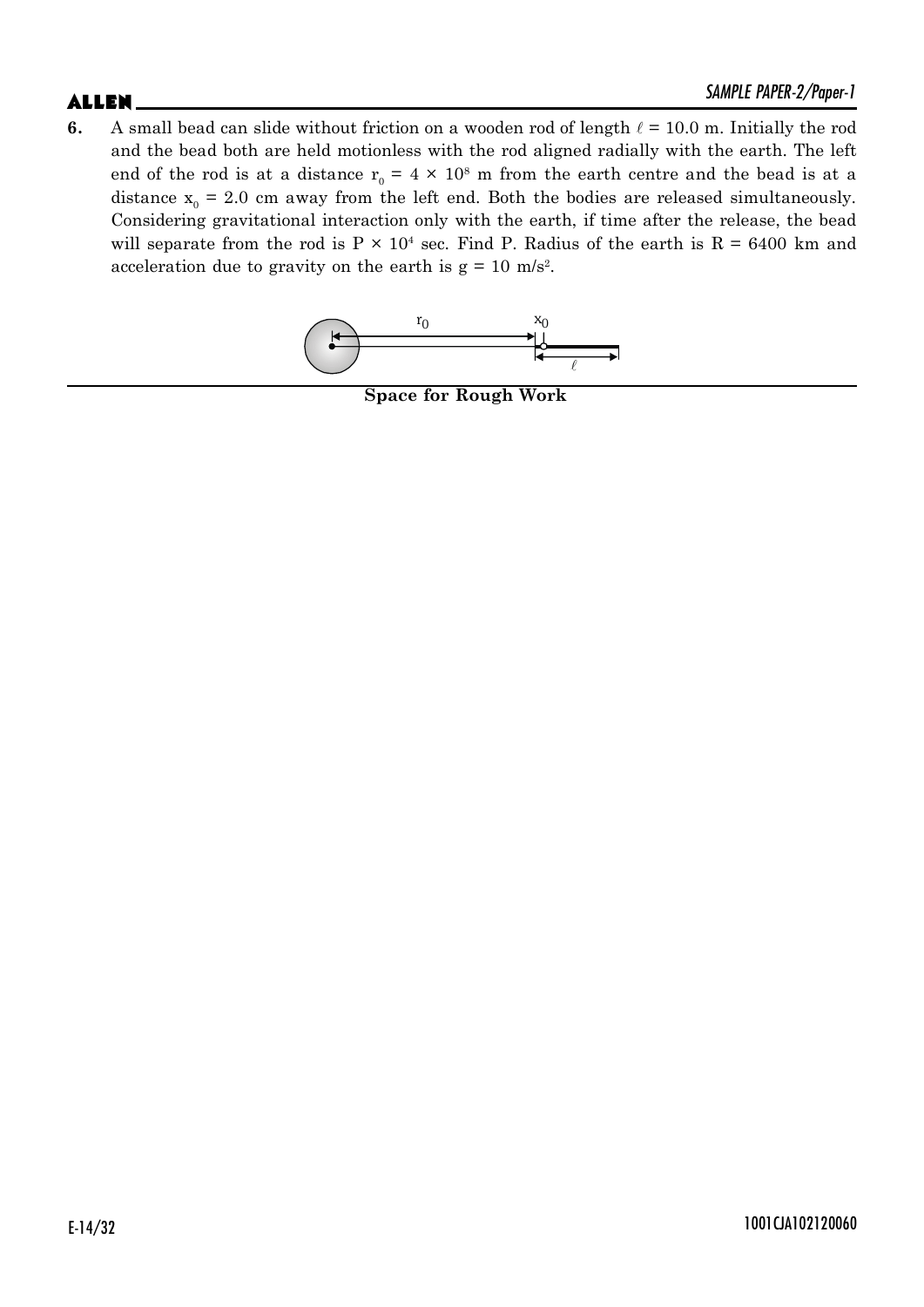## **PART-2 : CHEMISTRY**

### **SECTION–I(i) : (Maximum Marks : 12)**

- This section contains **FOUR** questions.
- Each question has **FOUR** options (A), (B), (C) and (D). **ONLY ONE** of these four options is correct.
- For each question, darken the bubble corresponding to the correct option in the ORS.
- For each question, marks will be awarded in one of the following categories : *Full Marks* : +3 If only the bubble corresponding to the correct option is darkened. *Zero Marks* : 0 If none of the bubbles is darkened. *Negative Marks* : –1 In all other cases
- **1.** The molar conductance of  $H^+$  ion and  $CH_3COO^-$  ion at 298K and at infinite dilution are  $3.474 \times 10^{-2}$  ohm<sup>-1</sup> m<sup>2</sup> mol<sup>-1</sup> and  $1.351 \times 10^{-2}$  ohm<sup>-1</sup> m<sup>2</sup> mol<sup>-1</sup>, respectively. The resistance of 0.1 M CH<sub>3</sub>COOH solution is 2000 ohm at 298K in a conductivity cell of cell constant 20m–1. The incorrect informations related with the given parameters at 298K is  $(1F = 96500 \text{ C/mol})$ 
	- (A)  $\Lambda_m^0$  (CH<sub>3</sub>COOH) = 4.825 × 10<sup>-2</sup> ohm<sup>-1</sup> m<sup>2</sup> mol<sup>-1</sup>
	- (B)  $\kappa = 1.0 \times 10^{-2}$  ohm<sup>-1</sup>m<sup>-1</sup>
	- (C)  $\Lambda_{\text{m}} = 1.0 \times 10^{-4} \text{ ohm}^{-1} \text{ m}^2 \text{ mol}^{-1}$
	- (D)  $[H^+] = 2.07 \times 10^{-3}$  M
- **2.** If n and  $\ell$  are the principal and Azimuthal quantum numbers respectively, then the expression for calculating the maximum number of electrons in any orbit is

(A) 
$$
\sum_{\ell=1}^{\ell=n} 2(2\ell+1)
$$
 (B)  $\sum_{\ell=1}^{\ell=n-1} 2(2\ell+1)$  (C)  $\sum_{\ell=0}^{\ell=n+1} 2(2\ell+1)$  (D)  $\sum_{\ell=0}^{\ell=n-1} 2(2\ell+1)$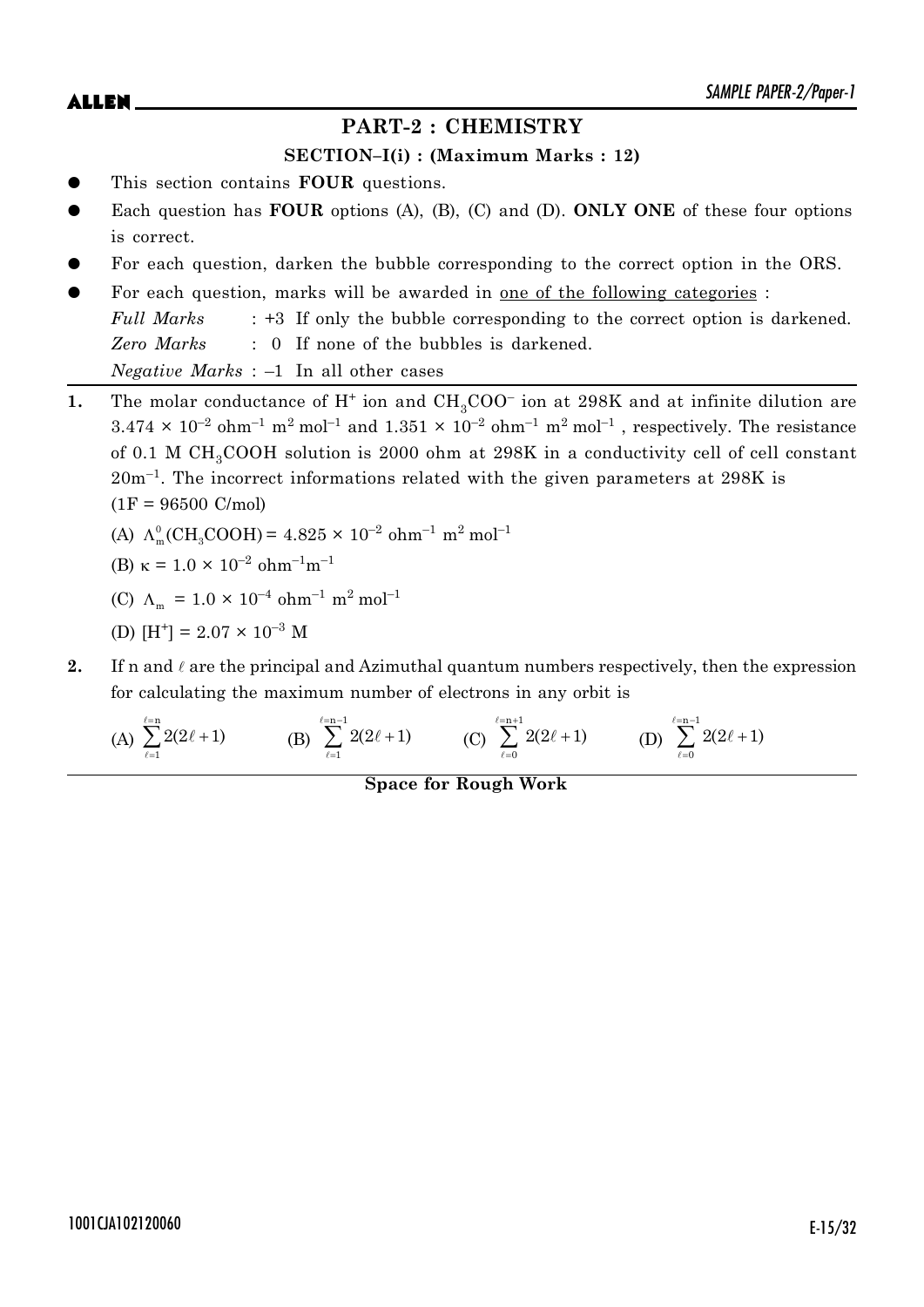

Select incorrect statement(s) w.r.t these 4 species.

- (A) I is polar hydrocarbon
- (B) II is more acidic than aniline
- (C) III is more acidic than acetal formed by ethanal & ethylene glycol
- (D) IV is less basic than II.
- **4.** Statement-I : On increasing the temperature of an elementary biomolecular gaseous reaction by 10ºC occuring at constant volume, the rate of reaction increase substantially by factor of 2 to 3.

**Statement-2 :** The increase in temperature increases the collision frequency (total number of biomolecular collisions per unit time per unit volume) for the above condition.

- (A) Statement 1 is true, Statement 2 is true and statement 2 is correct explanation for statement - 1.
- (B) Statement 1 is true, Statement 2 is true and statement 2 is NOT correct explanation for statement - 1.
- (C) Statement 1 is true, statement 2 is false.
- (D) Statement 1 is false, statement 2 is true.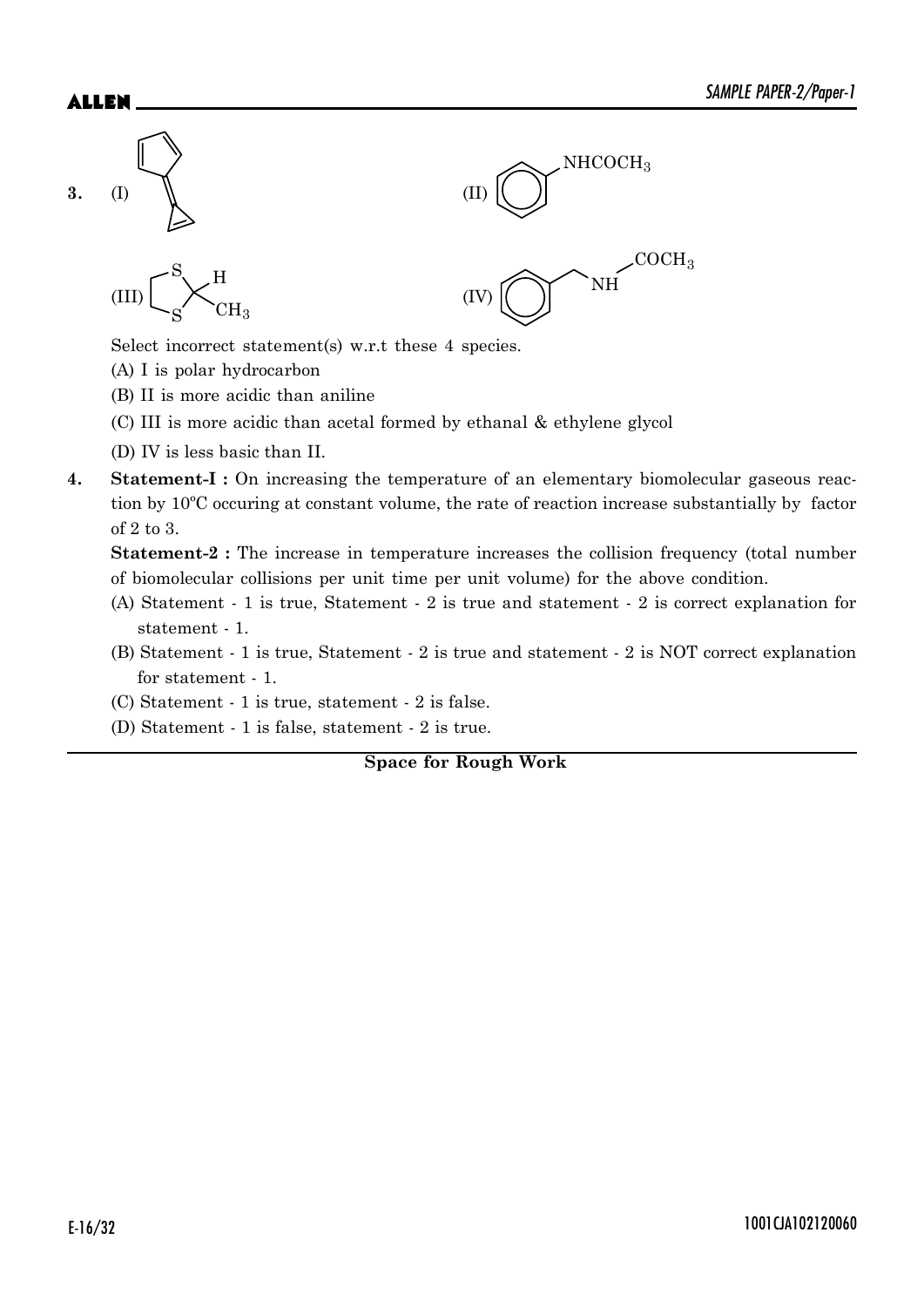### **SECTION-I(ii) : (Maximum Marks: 32)**

- This section contains **EIGHT** questions.
- Each question has **FOUR** options for correct answer(s). **ONE OR MORE THAN ONE** of these four option(s) is (are) correct option(s).
- For each question, choose the correct option(s) to answer the question.
- Answer to each question will be evaluated according to the following marking scheme:
	- *Full Marks* : +4 If only (all) the correct option(s) is (are) chosen.

```
Partial Marks : +3 If all the four options are correct but ONLY three options are chosen.
```
*Partial Marks* : +2 If three or more options are correct but ONLY two options are chosen, both of which are correct options.

*Partial Marks* : +1 If two or more options are correct but ONLY one option is chosen and it is a correct option.

*Zero Marks* : 0 If none of the options is chosen (i.e. the question is unanswered). *Negative Marks* : –1 In all other cases.

z **For Example :** If first, third and fourth are the **ONLY** three correct options for a question with second option being an incorrect option; selecting only all the three correct options will result in +4 marks. Selecting only two of the three correct options (e.g. the first and fourth options), without selecting any incorrect option (second option in this case), will result in  $+2$  marks. Selecting only one of the three correct options (either first or third or fourth option), without selecting any incorrect option (second option in this case), will result in  $+1$  marks. Selecting any incorrect option(s) (second option in this case), with or without selection of any correct option(s) will result in  $-1$  marks.

**5.** Among the following **INCORRECT** with reference to MOT is/are.

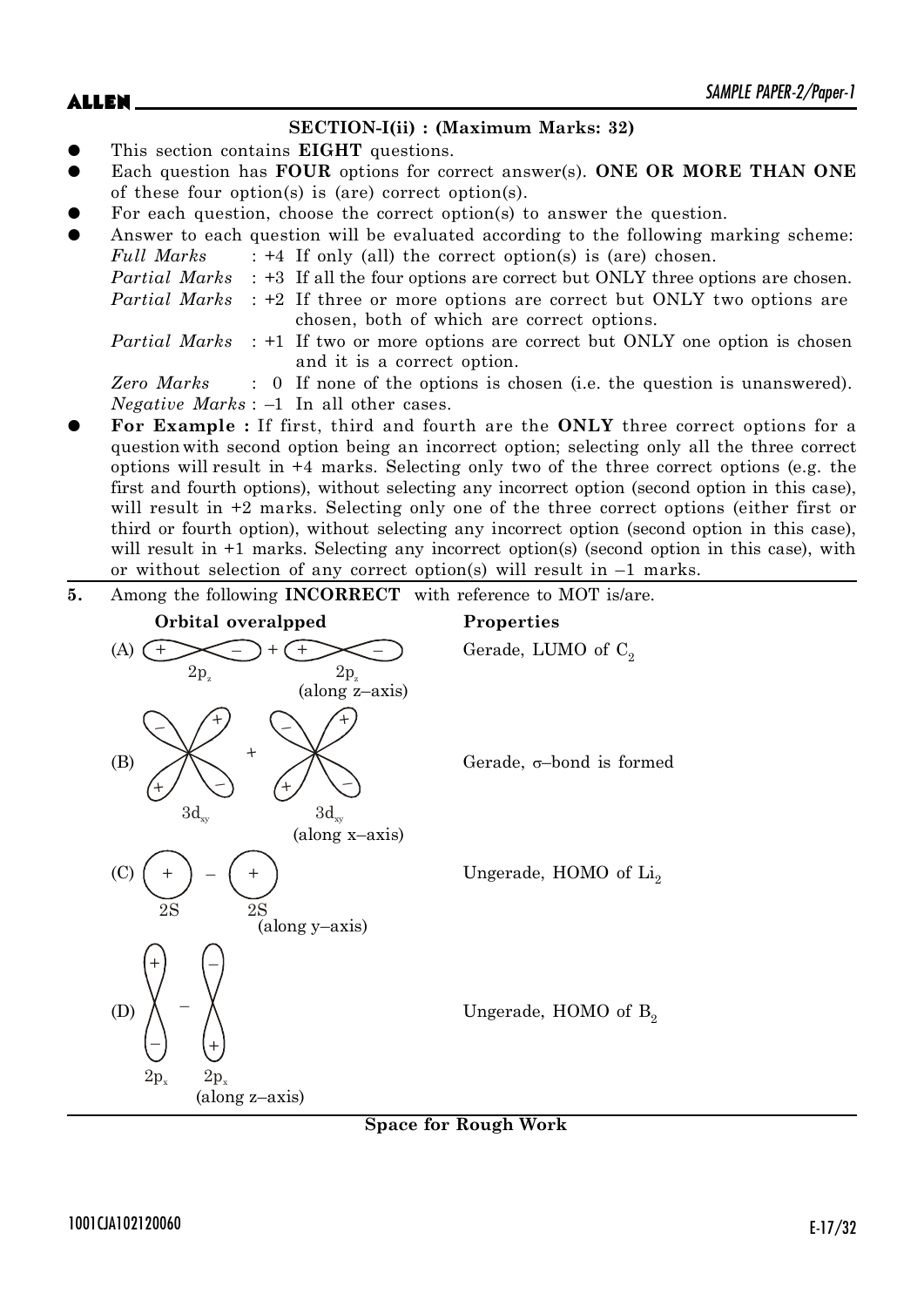**6.** Which of the following reaction is/are correct ?

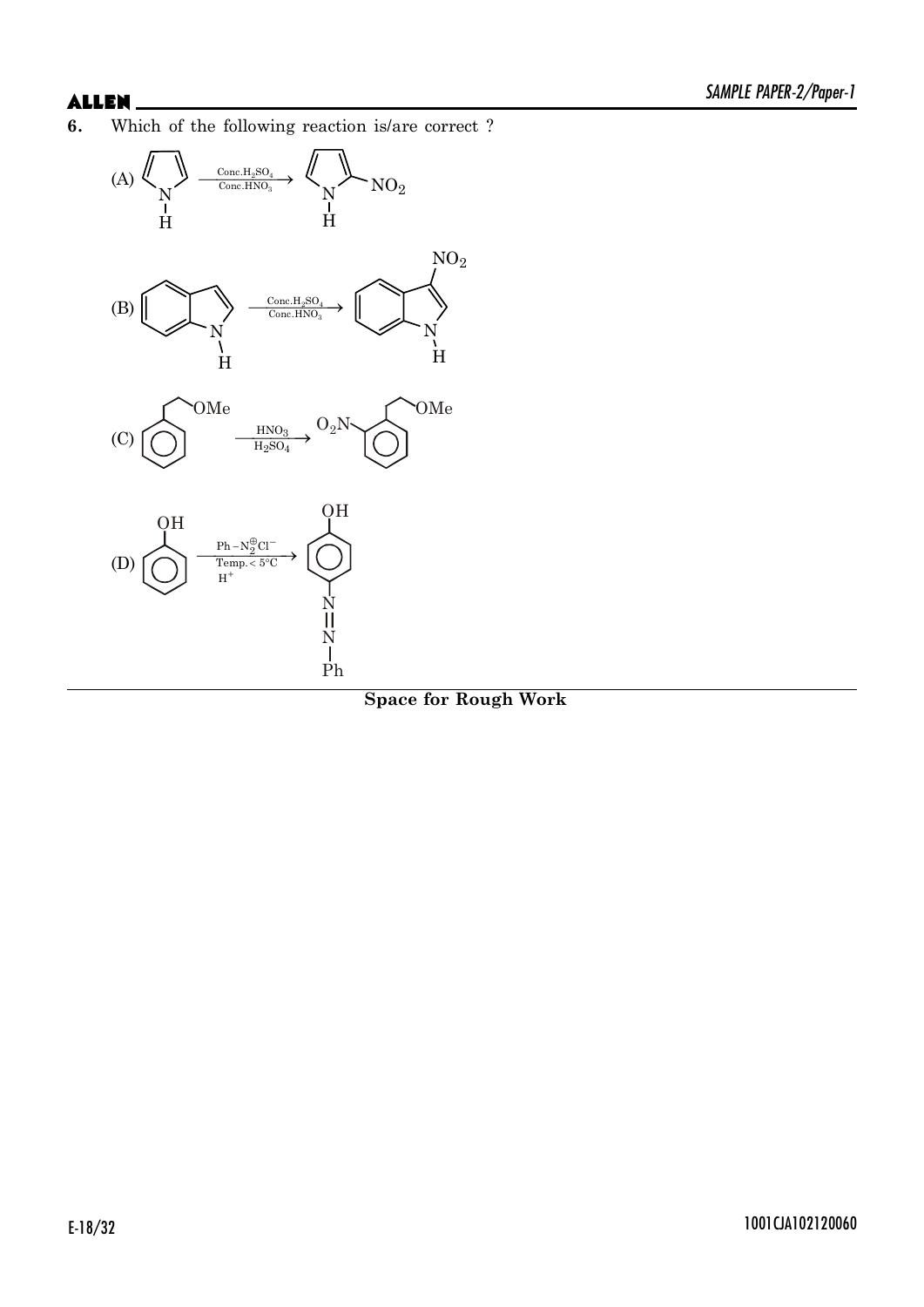- **7.** Which of the following statements is/are incorrect w.r.t enzyme catalysed reactions.
	- (A) The cavities on enzyme "Maltase" & structure of molecules of Maltose have complimentary shapes for conversion of Maltase to glucose.
	- (B) Just like other catalysts, catalytic action of enzyme is more at a lower temperature.
	- (C) In presence of vitamins & metal ions; enzyme activity generally increases.
	- (D) Most of the enzyme catalysed reactions are elementary.
- **8.** Which of the following option(s) represent the **INCORRECT** IUPAC name of the given co-ordination compounds ?
	- (A)  $Li[CuMe<sub>2</sub>]$  : Lithium dimethylcuprate(II).
	- (B)  $[Os(Et) (NH<sub>3</sub>)<sub>5</sub>] Cl$  : Pentaammineethylosmium(II) chloride.
	- (C)  $K_3[Co(CN)_5H]$  : Potassium pentacyanidoprotoniumcobaltate(I)
	- (D)  $[Co(en)_3]Cl_3$ : Tris-(ethane-1,2-diammine)cobalt(III) chloride.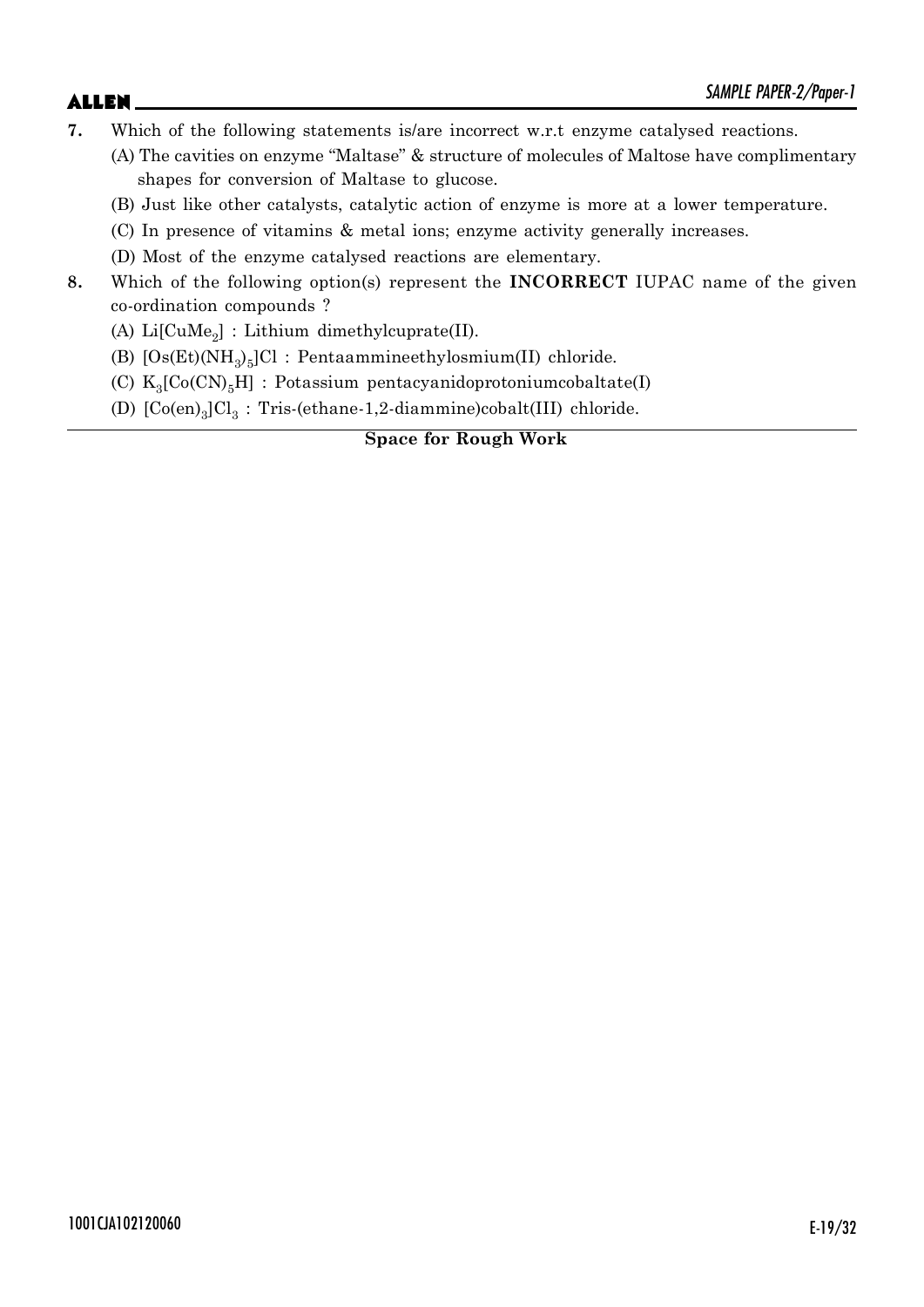| 9.                                                             | Select correct options.                                                                                                       |                                                                                        |  |  |  |  |  |
|----------------------------------------------------------------|-------------------------------------------------------------------------------------------------------------------------------|----------------------------------------------------------------------------------------|--|--|--|--|--|
|                                                                | (A) Meso tartaric acid is aldaric acid of L-erythrose                                                                         |                                                                                        |  |  |  |  |  |
|                                                                | (B) D-Mannose & D-Galactose form same osazone                                                                                 |                                                                                        |  |  |  |  |  |
|                                                                | (C) D-Mannose $\&$ D-Galactose are epimers                                                                                    |                                                                                        |  |  |  |  |  |
|                                                                | (D) All monosaccharides are reducing sugars                                                                                   |                                                                                        |  |  |  |  |  |
| 10.                                                            | Identify correct option(s) among following statements -                                                                       |                                                                                        |  |  |  |  |  |
|                                                                | (A) In $\text{Na}_2\text{O}$ crystal oxide ion is present in a cubic void formed by $\text{Na}^+$ ions                        |                                                                                        |  |  |  |  |  |
|                                                                | (B) AgBr shows both schottky and frenkel defects                                                                              |                                                                                        |  |  |  |  |  |
|                                                                | (C) Metals can conduct electricity in molten state                                                                            |                                                                                        |  |  |  |  |  |
|                                                                | (D) $\text{Fe}_{0.95}$ O crystal can work as n-type semiconductor.                                                            |                                                                                        |  |  |  |  |  |
| Select <b>CORRECT</b> "statement & reason" combinations<br>11. |                                                                                                                               |                                                                                        |  |  |  |  |  |
|                                                                | <b>Statement</b>                                                                                                              | Correct reason                                                                         |  |  |  |  |  |
|                                                                | (A) Argentite ore is concentrated                                                                                             | Argentite is a sulphide ore.                                                           |  |  |  |  |  |
|                                                                | by froth floatation process.                                                                                                  |                                                                                        |  |  |  |  |  |
|                                                                | (B) During calcination, the ore is heated<br>well below its melting point in the<br>limited supply of oxygen.                 | The process of calcination is carried<br>out for sulphide ores only.                   |  |  |  |  |  |
|                                                                | (C) Highly electropositive metals are extracted Highly electropositive metals<br>by electrolysis of their aq. salt solutions. | cannot be reduced by chemical reduction<br>using Carbon                                |  |  |  |  |  |
|                                                                | The process involved in the extraction of Reduction of cassiterite to metal by<br>(D)                                         | tin from tin stone is the carbon reduction carbon is feasible at convient temperature. |  |  |  |  |  |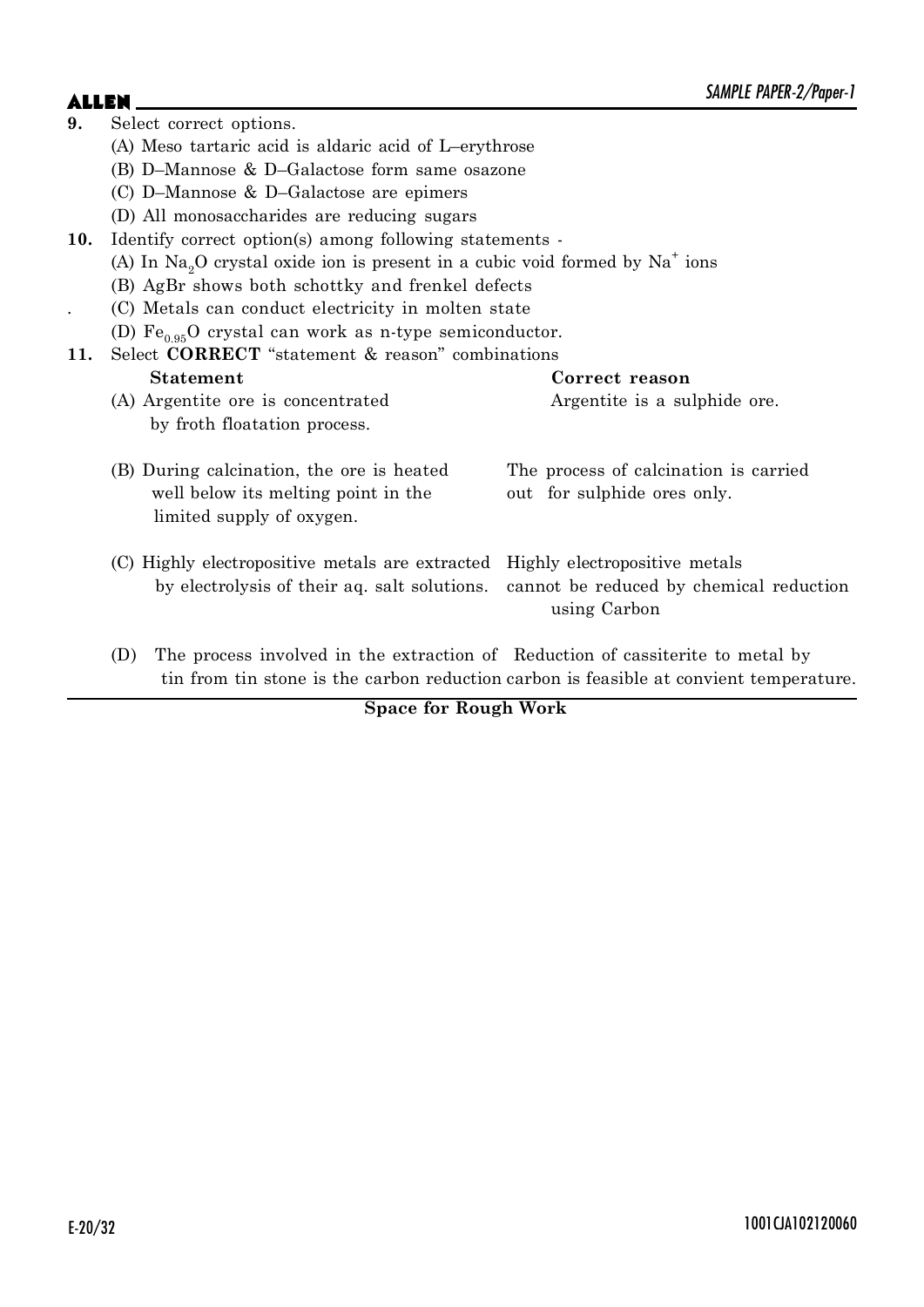**12.** Select the incorrect options:



**Space for Rough Work**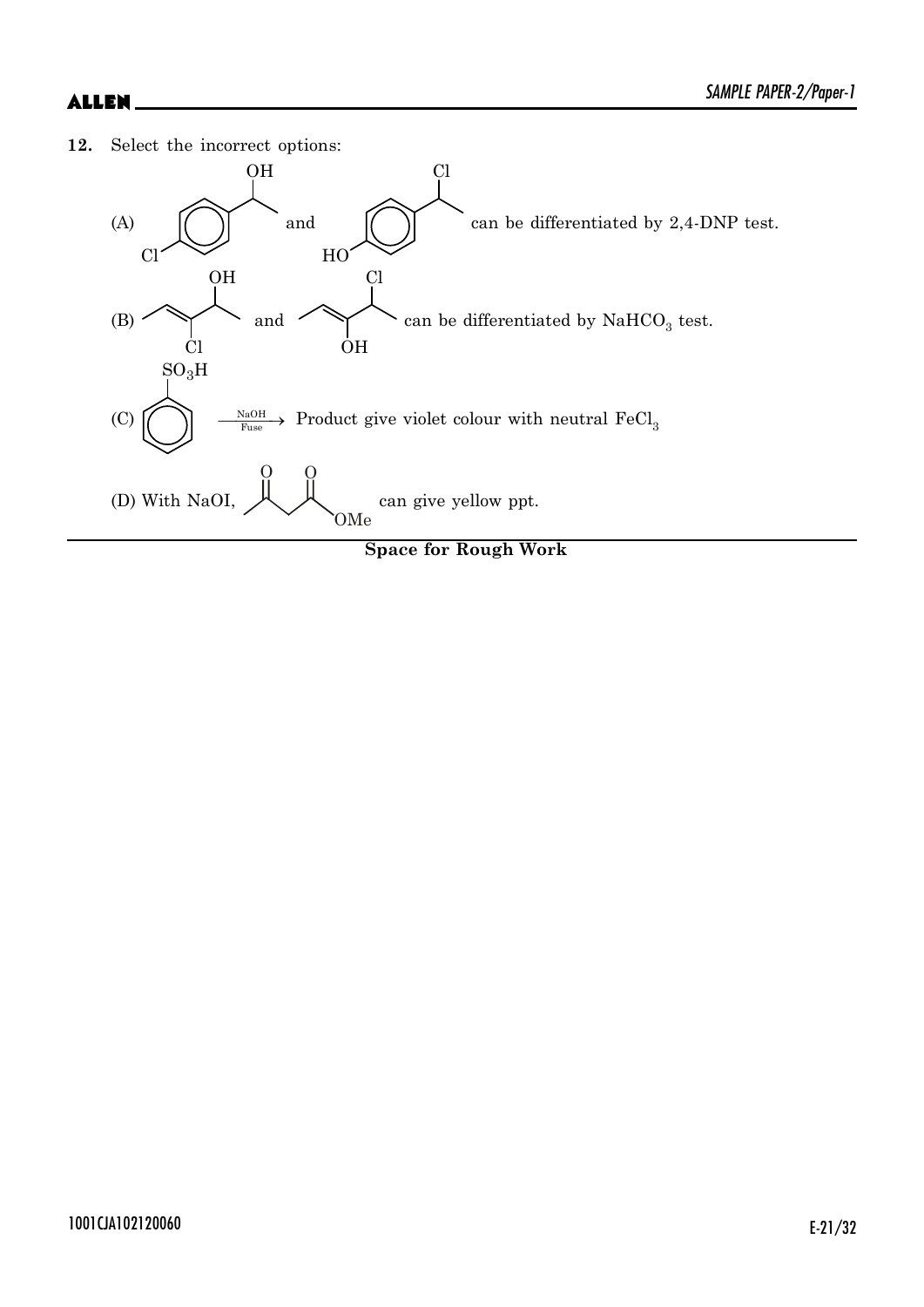# **SECTION-II : (Maximum Marks: 18)**

- This section contains **SIX** questions.
- The answer to each question is a **NUMERICAL VALUE**.
- For each question, enter the correct numerical value (in decimal notation, truncated/roundedoff to the **second decimal place**; e.g. 6.25, 7.00, –0.33, –.30, 30.27, –127.30, if answer is 11.36777..... then both 11.36 and 11.37 will be correct) by darken the corresponding bubbles in the ORS.

**For Example :** If answer is –77.25, 5.2 then fill the bubbles as follows.



- Answer to each question will be evaluated according to the following marking scheme: *Full Marks* : +3 If ONLY the correct numerical value is entered as answer. *Zero Marks* : 0 In all other cases.
- 1.  $N_2(g) + 3H_2(g) \rightleftharpoons 2NH_3(g)$  $\Delta G_{f(NH_3)}^0 = -15.53 \text{ kJ/mol}$  at 300 K. If after 1 hour of mixing reactants, partial pressureof  $\mathrm{N}_2$  = 50 Bar, H<sub>2</sub> = 2 Bar,  $NH<sub>3</sub> = 200$  Bar &  $\Delta H<sub>reaction</sub>$  is -4.2 kJ, find  $\Delta S$  of reaction (in JK<sup>-1</sup>).

$$
(ln 10 = 2.3, R = \frac{25}{3} JK^{-1} mol^{-1}).
$$

- **2.** A solution of white crystals gives a precipitate with  $AgNO<sub>3</sub>$  but no precipitation with a solution of  $\text{ Na}_2\text{CO}_3$ . The action of concentrated  $\text{H}_2\text{SO}_4$  on the crystals yields coloured fumes. Find the number of crystals given below which can give above observation : NaI, KCl,  $\mathrm{NaNO}_2$ ,  $\mathrm{NaBr}, \ \mathrm{CH}_3\mathrm{COONa}$
- **3.** An aldehyde (A)  $(C_{11}H_8O)$ , which does not undergo self Aldol condensation, gives benzaldehyde and two moles of (B) on reductive ozonolysis. Compound (B) on oxidation with silver ion gives oxalic acid. (A) on reduction with Lindlar's catalyst produces (C), which reduces Tollen's reagent. How many geometrical isomers (C) can exhibit?

**Space for Rough Work**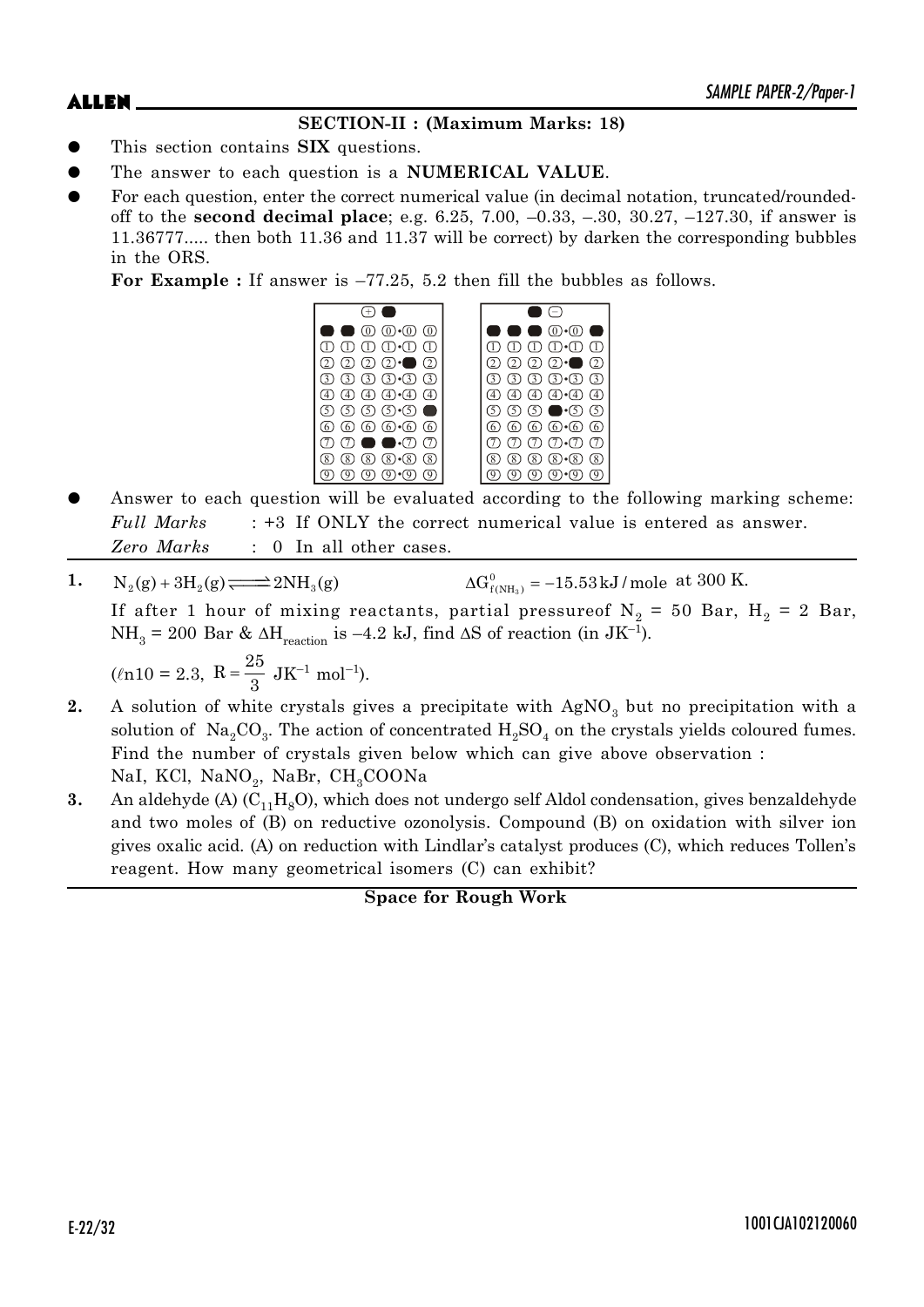- **4.** The uncertainty in the position of an electron is equal to its de-Broglie wavelength. Find the minimum percentage error in measurement of its velocity under this circumstance.
- **5.** How many of the following reactions produce  $H_2$  gas as (one of the) product.

(i) HI 
$$
\longrightarrow
$$
 (i  
\n(iii) Zn + NaOH<sub>(aq.)</sub>  $\longrightarrow$  (i  
\n(iv) NaOH<sub>(aq)</sub> + Al + H<sub>2</sub>O  $\longrightarrow$  (v  
\n(vii) SiCl<sub>4</sub> + H<sub>2</sub>O  $\longrightarrow$  (v  
\n(ix) NaH<sub>(molten)</sub>  $\xrightarrow{electrolysis}$  (x  
\nCH<sub>3</sub>CHCl  
\n**6.** CH<sub>3</sub>CHCl  
\nFor above compound's  
\nP  $\rightarrow$  total number of stereoisomers.  
\nQ  $\rightarrow$  total number of mantiomeric pairs  
\nR  $\rightarrow$  total number of meso compounds  
\nThen give your answer in 3 digit's as PQR

ii)  $C + H_2 O \xrightarrow{1300 \text{ K}}$ iv)  $\text{CH}_4 + \text{H}_2\text{O} \longrightarrow$ vi)  $LiH + B<sub>2</sub>H<sub>6</sub>$   $\longrightarrow$ viii)  $\text{NaH} + \text{CH}_3\text{COOH} \longrightarrow$  $x) \text{ NaCl}_{\text{(molten)}} \longrightarrow$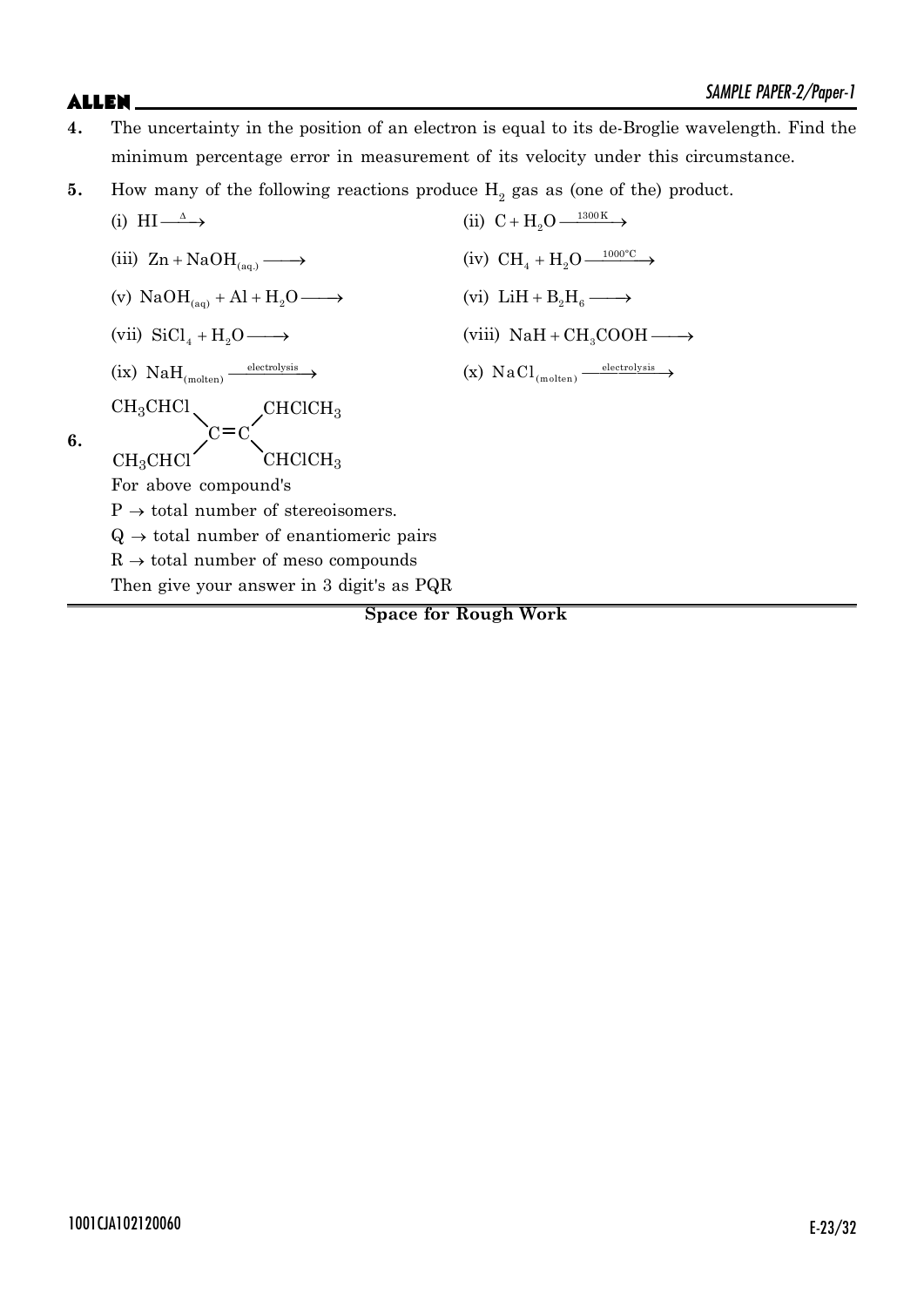$ALLEN$   $\sum_{M|N|L}$   $PAPEN-Z/Topel-I$ 

# **PART-3 : MATHEMATICS**

### **SECTION–I(i) : (Maximum Marks : 12)**

- This section contains **FOUR** questions.
- Each question has **FOUR** options (A), (B), (C) and (D). **ONLY ONE** of these four options is correct.
- For each question, darken the bubble corresponding to the correct option in the ORS.
- For each question, marks will be awarded in one of the following categories : *Full Marks* : +3 If only the bubble corresponding to the correct option is darkened. *Zero Marks* : 0 If none of the bubbles is darkened. *Negative Marks* : –1 In all other cases
- **1.** Suppose a, b denote the distinct real root of the quadratic polynomial  $x^2 + 5x 100 = 0$  and suppose c, d denote the distinct complex root of the polynomial  $x^2 - 5x + 100 = 0$ , then the value of  $ac(a^2 + c^2) + bc(b^2 + c^2) + ad(a^2 + d^2) + bd(b^2 + d^2)$  is
	- (A) 0 (B)  $-1250$  (C) 15000 (D) 8125
- **2.** If the function  $f: R \to R$

 $f(x) = -\left(\sqrt{x^2} \sin x - x \sqrt{x^2}\right)$ , then which of following statement is true ?

- (A) f is one-one but not onto (B) f is one-one and onto
	-
- (C) f is many one and onto (D) f is neither one-one nor onto
- **3.** Let the function  $f: R \to R$  and  $g: R \to R$  be defined by  $f(x) = e^x e^{-|x|}$  and  $g(x) = \frac{e^x + e^{-x}}{2}$ 3  $=\frac{e^{x}+e^{-x}}{2}$ then the area bounded by the curves  $y = f(x)$ ,  $y = g(x)$  and  $x = 0$  in the first quadrant is

(A) 
$$
\frac{6\sqrt{2}}{3} - 2
$$
 (B)  $\frac{4\sqrt{2}}{3} + 2$  (C)  $\frac{6\sqrt{2}}{3} + 2$  (D)  $2 - \frac{4\sqrt{2}}{3}$ 

**4.** For the ellipse  $\frac{x^2}{2} + \frac{y^2}{4} = 1$  $\frac{1}{9} + \frac{9}{4} = 1$  with vertices A (3, 0) and A'(-3, 0), tangent drawn at the point P in the I quadrant meets the y-axis at  $Q$  and the chord  $A'P$  meet the y-axis at M. If  $O$  is the origin, then  $OQ^2 - MQ^2$  equals to (A) 9 (B) 13 (C) 4 (D) 5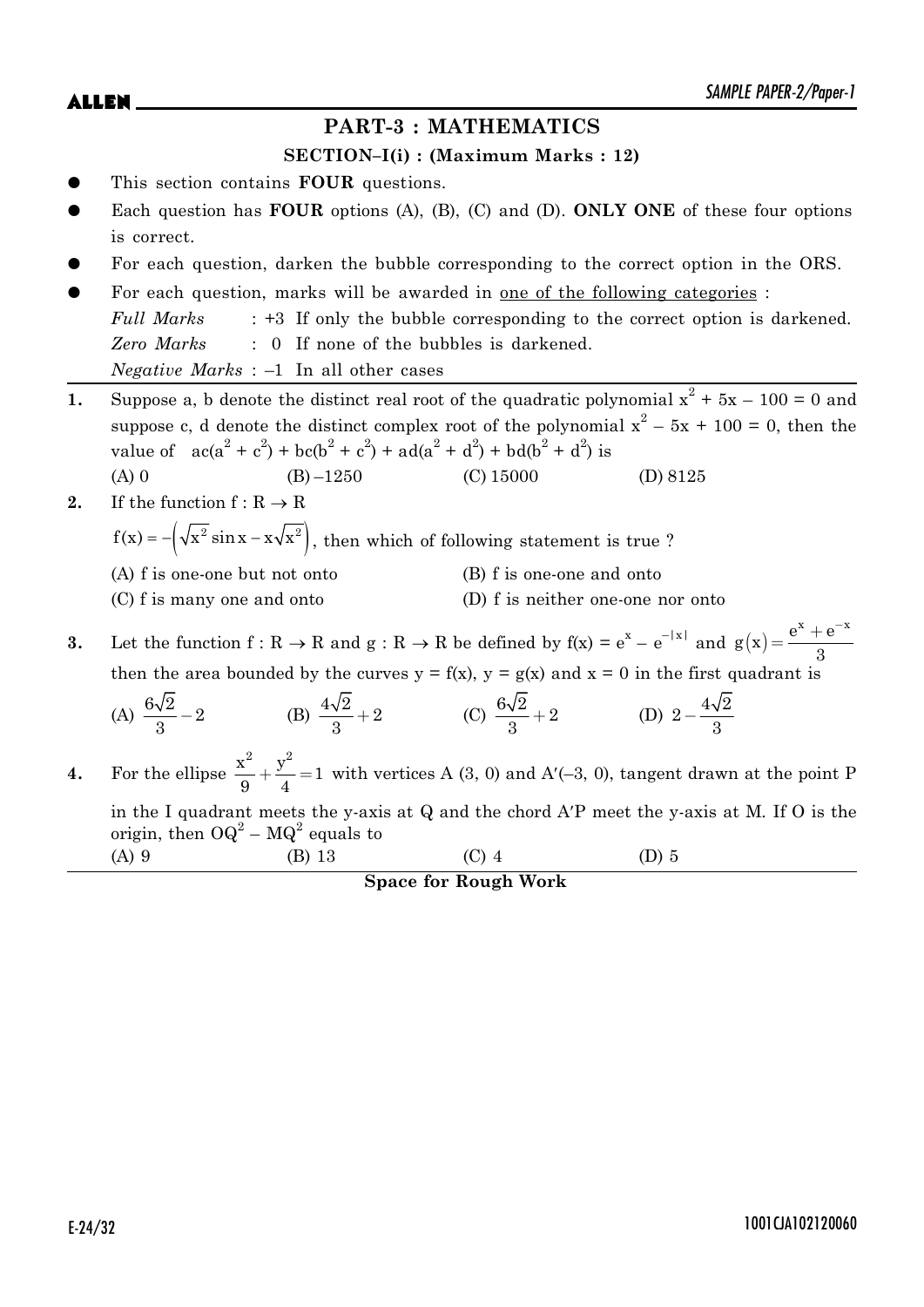### **SECTION-I(ii) : (Maximum Marks: 32)**

- This section contains **EIGHT** questions.
- Each question has **FOUR** options for correct answer(s). **ONE OR MORE THAN ONE** of these four option(s) is (are) correct option(s).
- For each question, choose the correct option(s) to answer the question.
- Answer to each question will be evaluated according to the following marking scheme: *Full Marks* : +4 If only (all) the correct option(s) is (are) chosen. *Partial Marks* : +3 If all the four options are correct but ONLY three options are chosen. *Partial Marks* : +2 If three or more options are correct but ONLY two options are

chosen,both of which are correct options.

*Partial Marks* : +1 If two or more options are correct but ONLY one option is chosen and it is a correct option.

*Zero Marks* : 0 If none of the options is chosen (i.e. the question is unanswered). *Negative Marks* : –1 In all other cases.

- z **For Example :** If first, third and fourth are the **ONLY** three correct options for a question with second option being an incorrect option; selecting only all the three correct options will result in +4 marks. Selecting only two of the three correct options (e.g. the first and fourth options), without selecting any incorrect option (second option in this case), will result in  $+2$  marks. Selecting only one of the three correct options (either first or third or fourth option), without selecting any incorrect option (second option in this case), will result in +1 marks. Selecting any incorrect option(s) (second option in this case), with or without selection of any correct option(s) will result in –1 marks.
- **5.** The probability of a man hitting a target in one fire is 1  $\frac{1}{5}$ . If N denotes the minimum number

of fire required to make his chances of hitting a target more than 3  $\frac{3}{4}$ , then  $N + 2$  is (A) Odd number (B) Perfect square (C) Even number (D) Prime number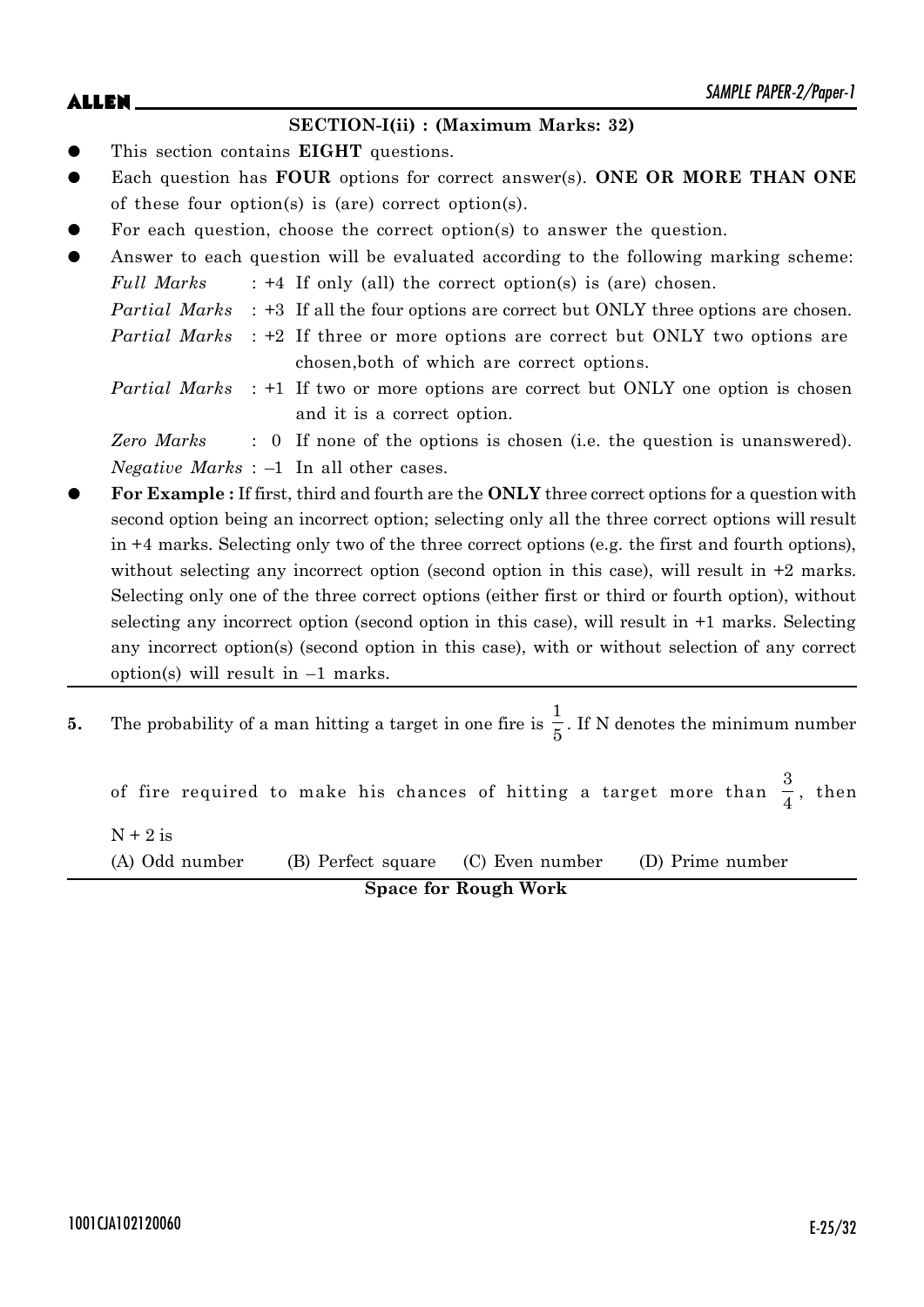- **6.** Let  $f(x) = \sin^2 x \sin x + 2$ ,  $x \in (0, \pi)$ . Suppose f has local minimum at  $x = \{k_1 \pi, k_2 \pi, \dots, k_n \pi\}$ where  $0 \le k_1 \le k_2 \le k_3 \le \dots \le k_n \le 1$ . If  $N = k_1 + k_2 + \dots + k_n$ , then which following options are incorrect.
	- (A) N is prime number (B) N is composite number
	- (C) N is odd number (D) N is even number
- **7.** Let 'f' be a differentiable function satisfying  $f(x + y) = f(x) + f(y) + (e^x 1)(e^y 1)$  $\forall x, y \in R$  and f'(0) = 2. Identify the correct statement(s)

(A) 
$$
\lim_{x \to 0} \frac{f(f(x))}{f(x) - x} = 4
$$

- (B)  $\text{Lim}(f(x) + \cos x)$  $\frac{1}{e^{x}-1}$  2  $\lim_{x\to 0} (f(x) + \cos x)^{e^{x-1}} = e$  $\lim_{x\to 0} (f(x) + \cos x) = 0$
- (C) Number of solutions of the equation  $f(x) = 0$  is 2.
- (D) Range of the function  $y = f(x)$  is  $(-\infty, \infty)$ .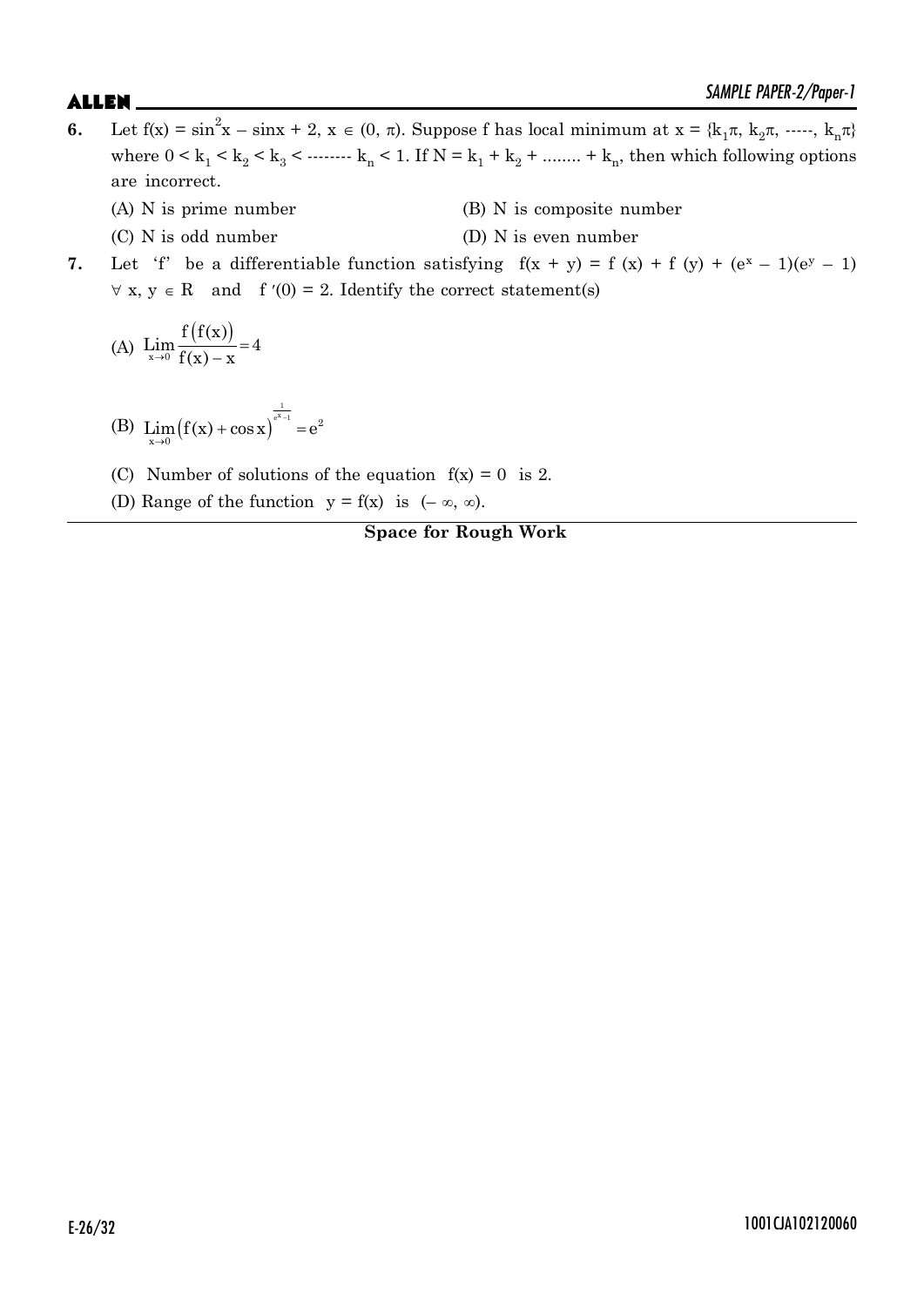**8.** If u  $2 -1$  $A = \begin{vmatrix} -1 & 1 & 2 \end{vmatrix}$ 2  $-1$  1  $\begin{bmatrix} u & 2 & -1 \end{bmatrix}$  $=\begin{vmatrix} -1 & 1 & 2 \end{vmatrix}$  $\begin{bmatrix} 2 & -1 & 1 \end{bmatrix}$ , where  $u \neq -\frac{11}{2}$ 3 and det(adj(adj A)) =  $23<sup>4</sup>$  then which of the following options can be TRUE? (A)  $|A| = 23$  (B)  $|A| = -\sqrt{23}$  (C)  $u = 4$  (D)  $u = -4$ **9.** Let A be a subset of the real numbers such that  $A = \{a \mid a = |z^2 + z - 1|\}$  in which z is a complex number such that  $|z| = 1$ , then (A) Maximum possible value of a is 5 (B) Maximum possible value of a is  $\sqrt{5}$ (C) Minimum possible value of a is 1 (D) Minimum possible value of a is  $\sqrt{2}$ **10.** Suppose x, y, z are the length of side of a triangle opposite to it angles X, Y and Z respectively if  $\tan X + \tan Y = \frac{-2}{\sqrt{2}}$ 3  $+$  tan Y =  $\frac{-}{4}$  $\tan Y + \tan Z = \frac{2}{5}$  $+\tan Z = \frac{2}{\sqrt{3}}$  and  $x = 2\sqrt{3}$ then which of the following statement is/are true? (A)  $X = Y + Z$  (B)  $X = 2(Y + Z)$ (C)  $\tan\frac{X}{2} = \frac{2x}{x+1}$ 2  $y+z$  $=$  $\ddot{}$ (D) In radius of  $\triangle XYZ$  is  $\frac{1}{(2+\sqrt{3})}$ 3  $2 + \sqrt{3}$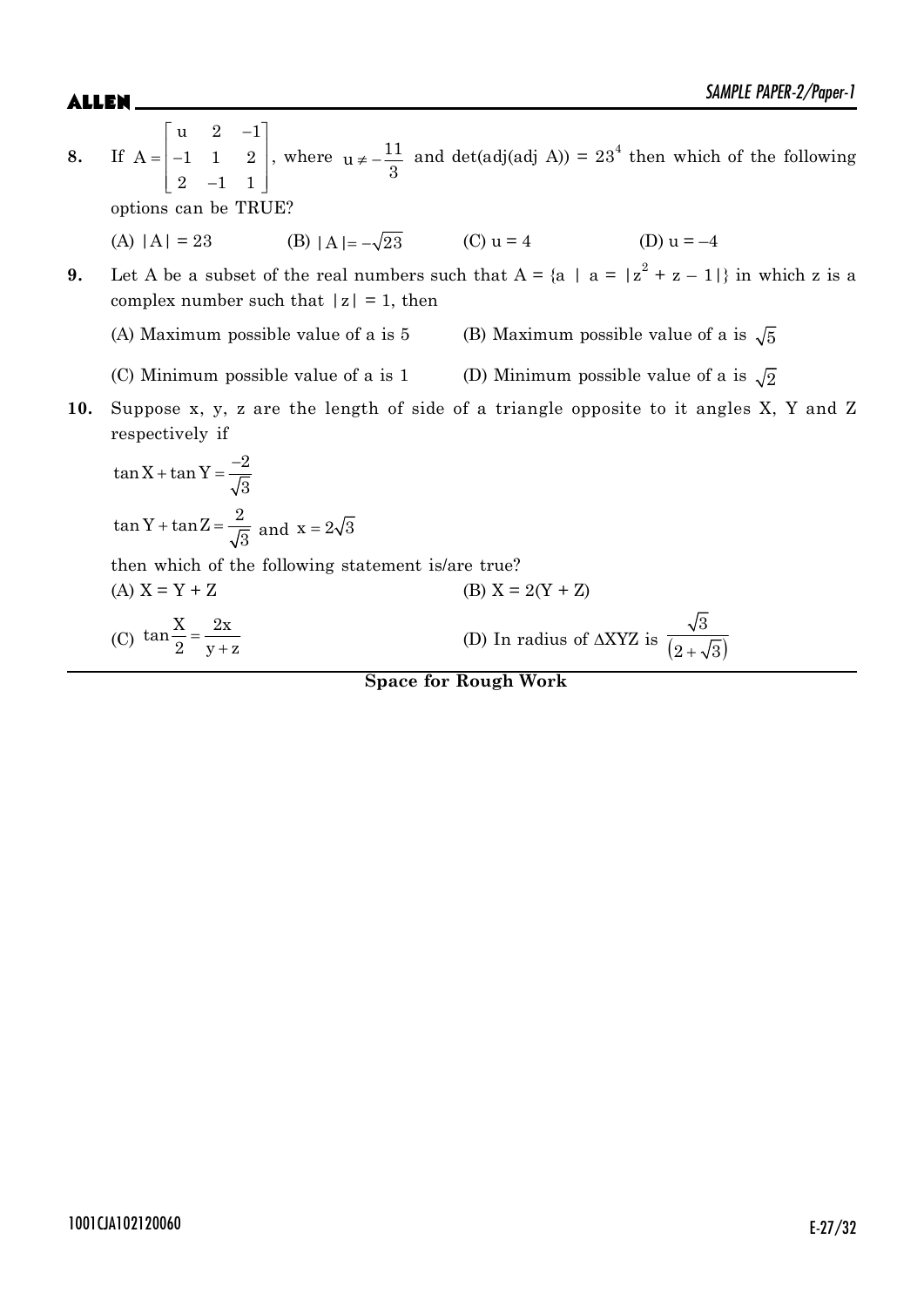- **11.** (1, 0, -1) is the image of point (p, q, r) w.r.t. plane  $x + y = 3$ . Then which of the following statements is/are true.
	- (A)  $|p| + |q| + |r| = 6$  (B)  $p + q + 5r = 0$ (C)  $p - q + r = 0$  (D)  $p = 2$
- **12.** Which of the following is/are true

(A) 
$$
\int_{0}^{1} x \tan x \, dx \ge \frac{2}{5}
$$
  
\n(B)  $\int_{0}^{1} x^{2} \tan x \, dx \le \frac{11}{36}$   
\n(C)  $\int_{0}^{1} x^{2} \tan x \, dx \ge \frac{11}{36}$   
\n(D)  $\int_{0}^{1} x \tan x \, dx \le \frac{2}{5}$ 

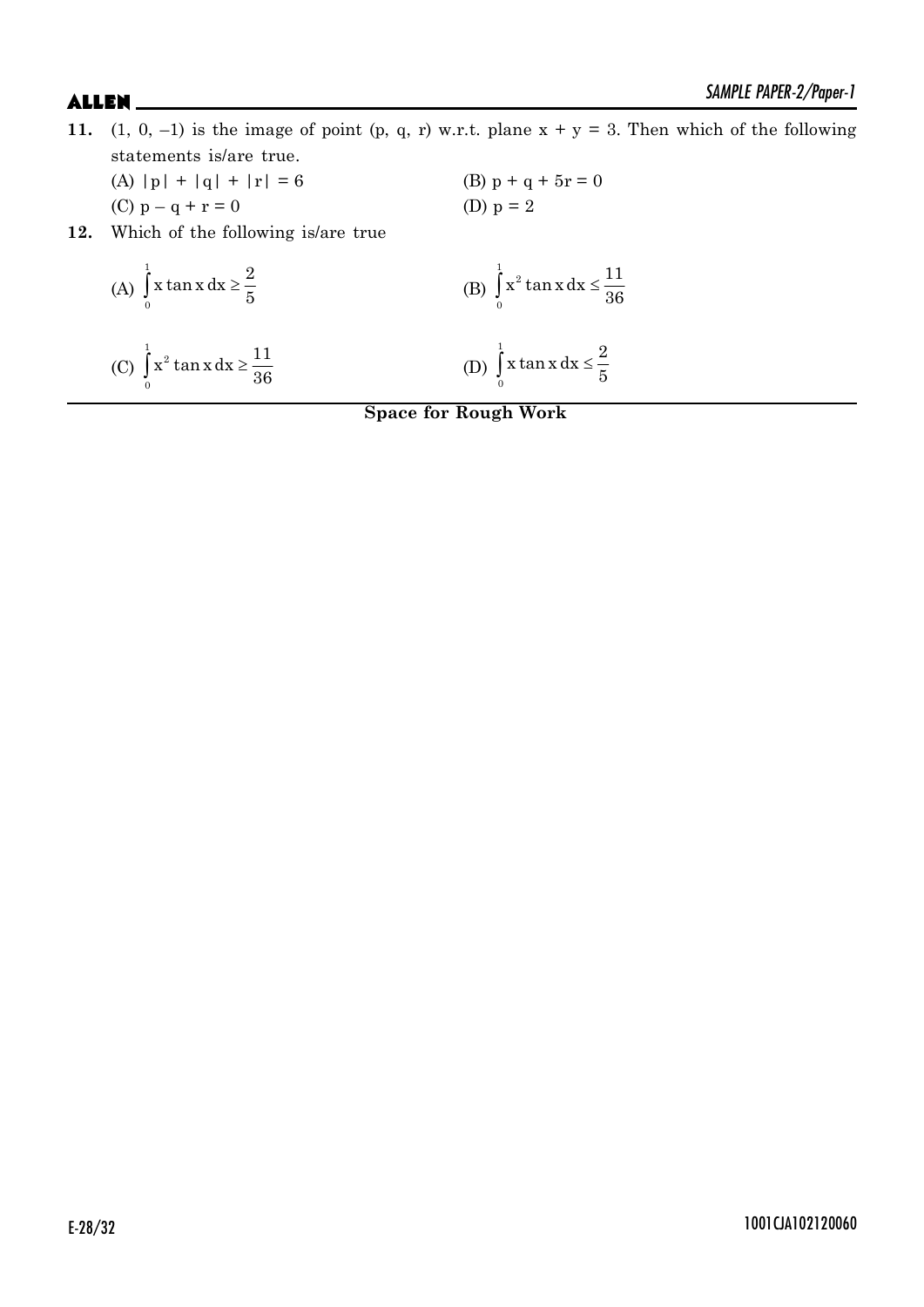### **SECTION-II : (Maximum Marks: 18)**

- This section contains **SIX** questions.
- The answer to each question is a **NUMERICAL VALUE**.
- For each question, enter the correct numerical value (in decimal notation, truncated/roundedoff to the **second decimal place**; e.g. 6.25, 7.00, –0.33, –.30, 30.27, –127.30, if answer is 11.36777..... then both 11.36 and 11.37 will be correct) by darken the corresponding bubbles in the ORS.

**For Example :** If answer is –77.25, 5.2 then fill the bubbles as follows.



- Answer to each question will be evaluated according to the following marking scheme: *Full Marks* : +3 If ONLY the correct numerical value is entered as answer. *Zero Marks* : 0 In all other cases.
- **1.** Let N be the maximum value of  $(\log_4 p_1 + \log_4 p_2 + \log_4 p_3 + \log_4 p_4)$  where  $p_1, p_2, p_3, p_4 \in \mathbb{R}^+$ . Also  $p_1 + p_2 + p_3 + p_4 = 16$ . Find the value of  $\log_2 N^2$ .
- **2.** If  $\{x_n\}$  is a sequence of numbers  $\forall n \in N$  such that

$$
x_{n+1} = \frac{x_n + x_n^2}{1 + x_n + x_n^2} \& x_1 = \frac{1}{2}
$$
  
and 
$$
N = \frac{1}{x_1 + 1} + \frac{1}{x_2 + 1} + \dots + \frac{1}{x_{2012} + 1} + \frac{1}{x_{2013}}.
$$

Then sum of digits of N is equal to

**3.** Find the number of solutions of  $\theta$  in  $(0, 2\pi)$  that satisfy the equation

$$
\frac{1}{\sin^2\theta} - \frac{1}{\cos^2\theta} - \frac{1}{\tan^2\theta} - \frac{1}{\cot^2\theta} - \frac{1}{\sec^2\theta} - \frac{1}{\csc^2\theta} = -3
$$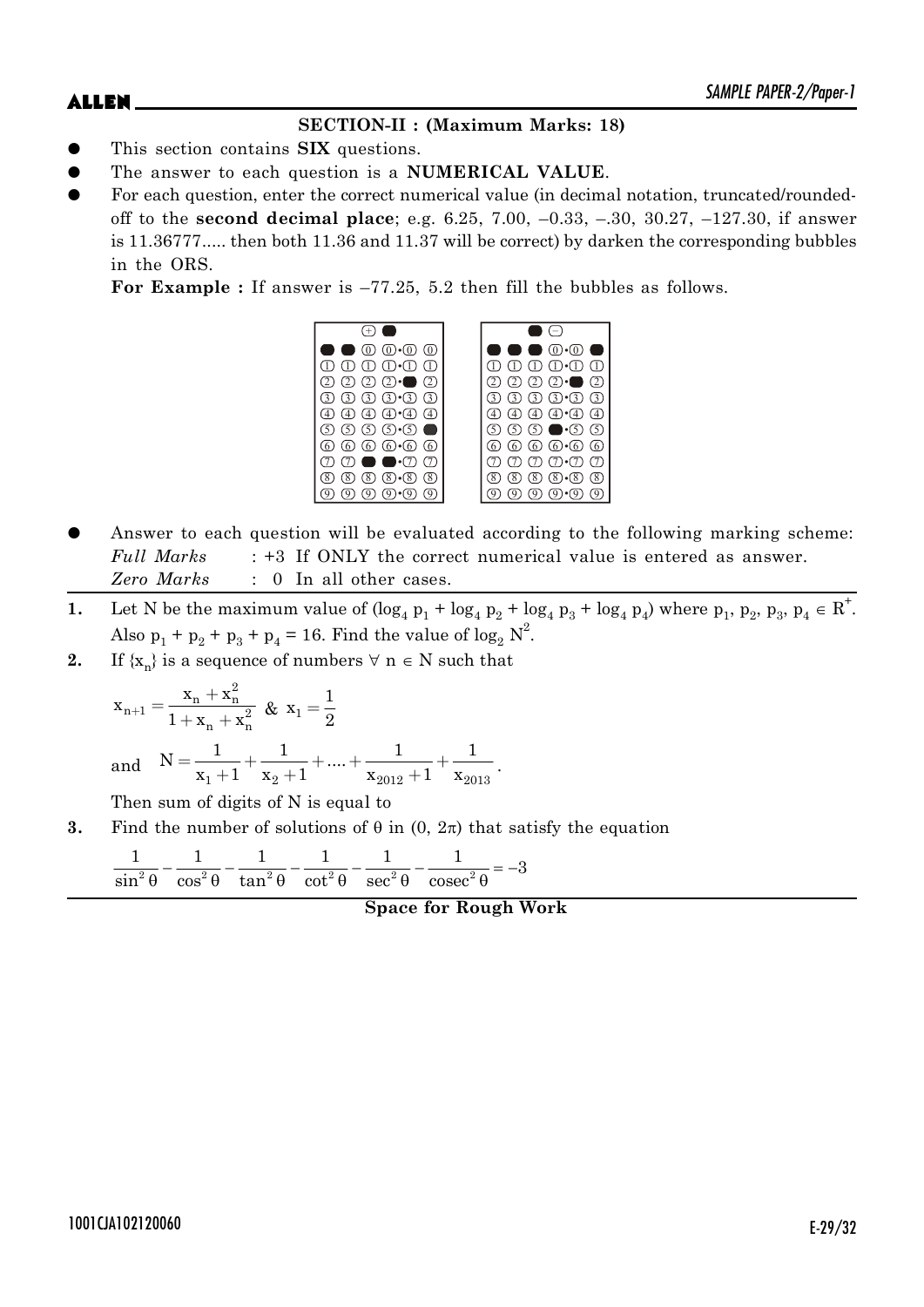- **4.** In a  $\triangle ABC$ ,  $AB = 4$ ,  $AC = 5$ , O is circumcenter of  $\triangle ABC$ . Find the value of  $2AO$ .  $\overrightarrow{16}$   $\overrightarrow{25}$  $2AO \cdot BC$ ?
- **5.** Let  $f : [0, 2] \rightarrow \mathbb{R}$  be the function defined by

$$
f(\mathbf{x}) = (3 - \sin(2\pi\mathbf{x})) \sin\left(\pi\mathbf{x} - \frac{\pi}{4}\right) - \sin\left(3\pi\mathbf{x} + \frac{\pi}{4}\right)
$$

If D, E [0, 2] are such that {x [0, 2] : ƒ(x) t 0} = [D, E], then the value of E – Dis \_\_\_\_\_ **6.** The value of limit

 $\rightarrow$  $(a + a) - 3\sin(2x + a) + 3\sin(x + a) \lim_{x\to 0} \frac{\sin(3x + a) - 3\sin(2x + a) + 3\sin(x + a) - \sin a}{x^3}$  $\frac{x^3}{x^3}$  is  $-\cos\left(\frac{3a}{\lambda}\right)$ . Then value of  $\lambda$  is (where  $\lambda \in N$ )

**Space for Rough Work**